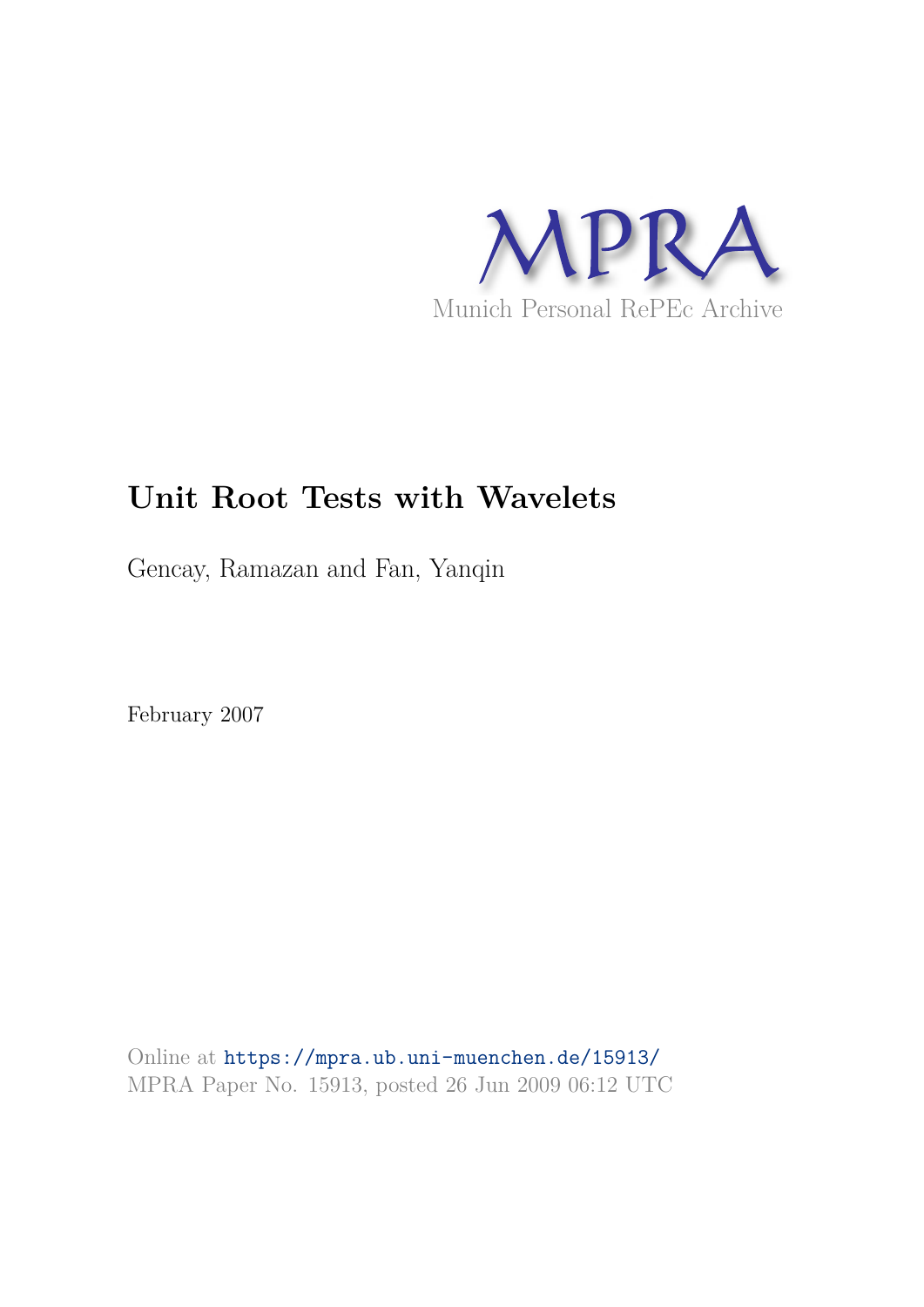# Unit Root Tests with Wavelets<sup>∗</sup>

Yanqin Fan<sup>†</sup> Ramazan Gençay<sup>‡</sup>

#### First version: February 2007, This version: April 2009 Forthcoming in Econometric Theory

#### Abstract

This paper develops a wavelet (spectral) approach to testing the presence of a unit root in a stochastic process. The wavelet approach is appealing, since it is based directly on the different behavior of the spectra of a unit root process and that of a short memory stationary process. By decomposing the variance (energy) of the underlying process into the variance of its low frequency components and that of its high frequency components via the discrete wavelet transformation (DWT), we design unit root tests against near unit root alternatives. Since DWT is an energy preserving transformation and able to disbalance energy across high and low frequency components of a series, it is possible to isolate the most persistent component of a series in a small number of scaling coefficients. We demonstrate the size and power properties of our tests through Monte Carlo simulations.

Keywords: Unit root tests, discrete wavelet transformation, maximum overlap wavelet transformation, energy decomposition. JEL No: C1, C2, C12, C22, F31, G0, G1.

<sup>∗</sup>This is a substantially shortened version of the paper: "Unit root and cointegration tests with wavelets." We are grateful to Pentti Saikkonen and two anonymous referees for detailed comments on the early paper which have helped improve the presentation of the results in the current paper. We also thank Stelios Bekiros, Buz Brock, Russell Davidson, Cees Diks, Cars Hommes, Benoit Perron, Hashem Pesaran, James MacKinnon, James Ramsey, Alessio Sancetta, Mototsugu Shintani and Zhijie Xiao for helpful discussions. All errors belong to the authors.

<sup>†</sup>Department of Economics, Vanderbilt University, VU Station B #351819, 2301 Vanderbilt Place, Nashville, TN 37235-1819, U.S.A. Part of the work in this paper was done when Fan visited the Department of Economics at Simon Fraser University whose hospitality and support are acknowledged. Yanqin Fan is grateful to the National Science Foundation for research support. Email: yanqin.fan@vanderbilt.edu

<sup>‡</sup>Department of Economics, Simon Fraser University, 8888 University Drive, Burnaby, British Columbia, V5A 1S6, Canada. Ramo Gençay is grateful to the Natural Sciences and Engineering Research Council of Canada and the Social Sciences and Humanities Research Council of Canada for research support. Ramo Gençay is grateful for the feedback of seminar participants at CESG, CIREQ, IRMACS, University of Amsterdam, University of British Columbia, Cambridge University, University College Dublin and New York University. Email: rgencay@sfu.ca. The software for this paper is available at www.sfu.ca/∼rgencay.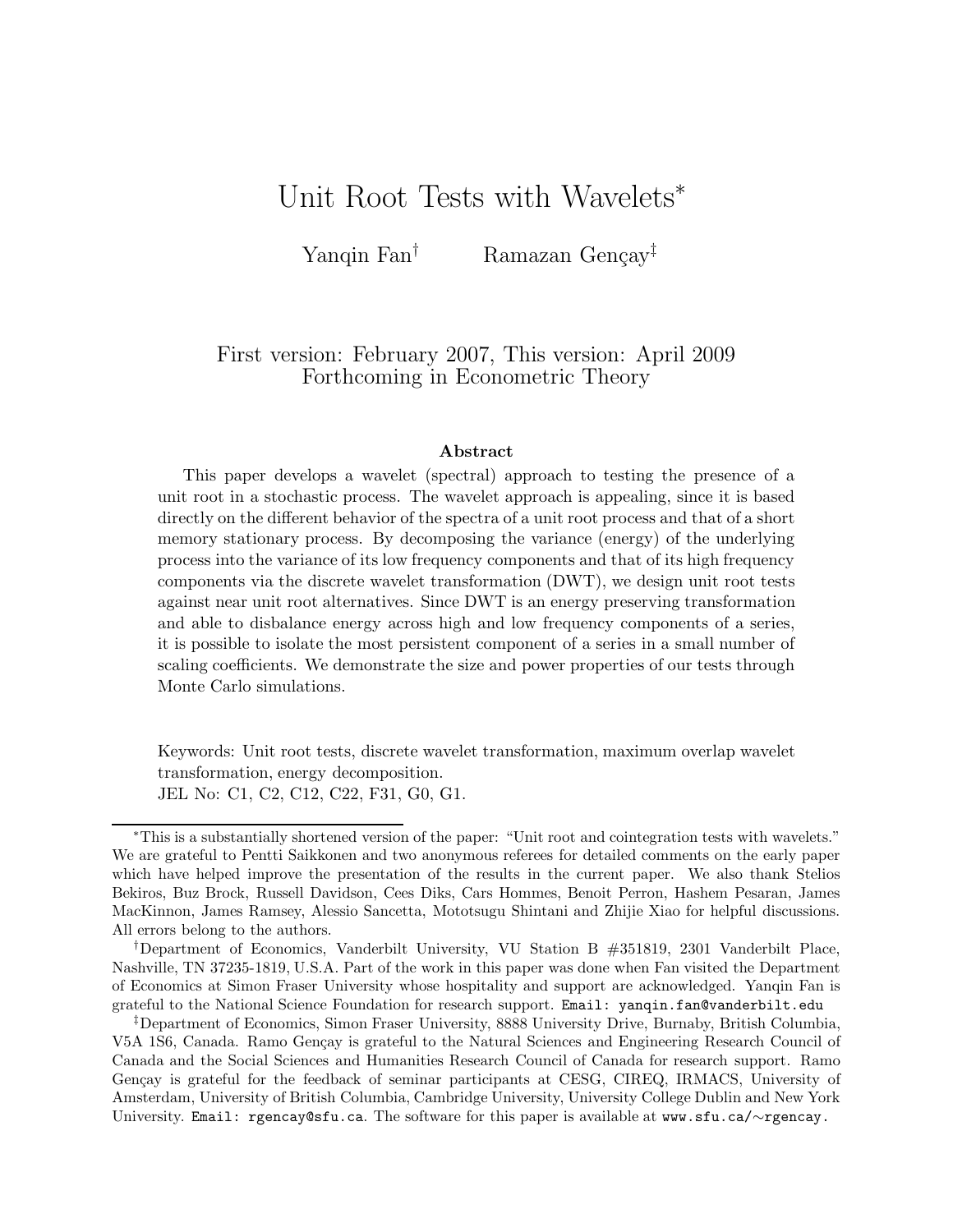### 1 Introduction

As Granger (1966) pointed out, the vast majority of economic variables, after removal of any trend in mean and seasonal components, have similar shaped power spectra where the power of the spectrum peaks at the lowest frequency with exponential decline towards higher frequencies. Since Nelson and Plosser (1982) argued that this persistence was captured by modeling the series as having a unit autoregressive root, designing tests for unit root has attracted the attention of many researchers. The well-known Dickey and Fuller (1979) unit root tests have limited power to separate a unit root process from near unit root alternatives in small samples. Phillips (1986) and Phillips (1987a) pioneered the use of the functional central limit theorem to establish the asymptotic distribution of statistics constructed from unit root processes. To construct unit root tests with serially correlated errors, one approach is due to Phillips (1987a) and Phillips and Perron (1988) by adjusting the test statistic to take account for the serial correlation and heteroskedasticity in the disturbances. The other approach is due to Dickey and Fuller (1979) by adding lagged dependent variables as explanatory variables in the regression. Other important contributions are Chan and Wei (1987), Park and Phillips (1988), Park and Phillips (1989), Sims *et al.* (1990), Phillips and Solo (1992) and Park and Fuller (1995). In general, unit root tests cannot distinguish highly persistent stationary processes from nonstationary processes and the power of unit root tests diminish as deterministic terms are added to the test regressions. For maximum power against very persistent alternatives, Elliott *et al.* (1996) (ERS) use a framework similar to Dufour and King (1991) (DK) to derive the asymptotic power envelope for point-optimal tests of a unit root under various trend specifications. Ng and Perron (2001) exploits the finding of ERS and DK to develop modified tests with enhanced power subject to proper selection of a truncation lag.

Most existing unit root tests make direct use of time domain estimators of the coefficient of the lagged value of the variable in a regression with its current value as the dependent variable, except Choi and Phillips (1993), the Von Neumann variance ratio (VN) tests of Sargan and Bhargava (1983) and their extensions. Recently, Cai and Shintani (2006) provide alternative VN tests based on combinations of consistent and inconsistent long run variance estimators. Phillips and Xiao (1998) and Stock (1999) provide a helpful review of the main tests and an extensive list of references.

In this paper, we develop a general wavelet spectral approach to testing unit roots inspired by Granger (1966). The method of wavelets decomposes a stochastic process into its components, each of which is associated with a particular frequency band. The wavelet power spectrum measures the contribution of the variance at a particular frequency band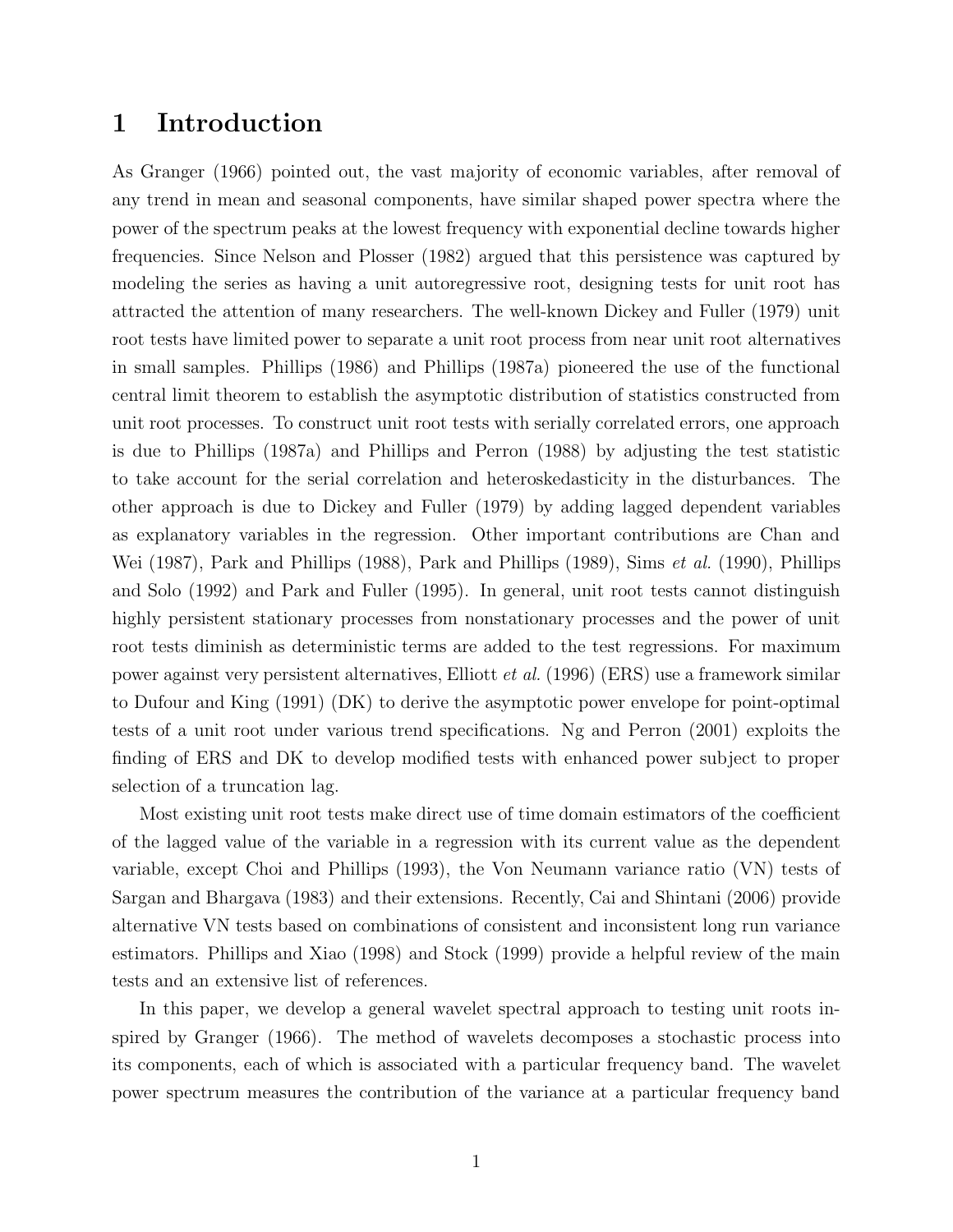relative to the overall variance of the process. If a particular band contributes substantially more to the overall variance relative to another frequency band, it is considered an important driver of this process. Recall that the spectrum of a unit root process is infinite at the origin, and hence the variance of a unit root process is largely contributed by low frequencies. By decomposing the variance<sup>1</sup> of the underlying process into the variance of its low frequency components and that of its high frequency components via the discrete wavelet transformation (DWT), we design wavelet-based unit root tests. Since DWT is an energy preserving transformation and able to disbalance energy across high and low frequency components of a series, it is possible to isolate the most persistent component of a series in a small number of coefficients referred to as the scaling coefficients. Our tests utilize the scaling coefficients of the unit scale. In particular, we construct test statistics from the ratio of the energy from the unit scale to the total energy (variance) of the time series. We establish asymptotic properties of our tests, including their asymptotic null distributions, consistency, and local power properties. Our tests are easy to implement, as their asymptotic null distributions are nuisance parameter free and the corresponding critical values can be tabulated. The Monte Carlo simulations are conducted to compare the empirical size and power of our tests to the Dickey and Fuller (1979) (ADF), Phillips and Perron (1988) (PP), Elliott *et al.* (1996) (ERS) and Ng and Perron (2001) (MPP) tests. Our tests have good size and comparable power against near unit root alternatives in finite samples.

Choi and Phillips (1993) developed unit root tests based on an alternative spectral approach to time series analysis, the Fourier spectral analysis, and demonstrated advantages of their tests over tests based on time domain approach. Unlike our tests, however, their tests make use of frequency domain estimators of the autoregressive coefficient. The DWT is an orthonormal transformation which may be relaxed through an oversampling approach termed as the maximum overlap DWT (MODWT), see, for example, Percival and Mofjeld  $(1997).<sup>2</sup>$  The VN tests of Sargan and Bhargava  $(1983)$  are based on the ratio of the sample variance of the first differences and the levels of the time series. These tests avoid the problem of redundant trend to gain efficiency. Sargan and Bhargava (1983) suggested using the VN statistic for testing the Gaussian random walk hypothesis, and Bhargava (1986) extended to the case of the time trend. Stock (1995) studied unit root tests with a linear time trend and Schmidt and Phillips (1992), working with polynomial trends, showed that the Lagrange multiplier principle leads to a VN test. Interestingly, we show that the VN tests are special

<sup>&</sup>lt;sup>1</sup>In the signal processing literature, the variance of a process is referred to as the energy of the process. In this paper, we use the two terminologies interchangeably.

<sup>2</sup>The MODWT goes by several names in the literature, such as the stationary DWT by Nason and Silverman (1995) and the translation-invariant DWT by Coifman and Donoho (1995). A detailed treatment of MODWT can be found in Percival and Walden  $(2000)$  and Gençay *et al.*  $(2001)$ .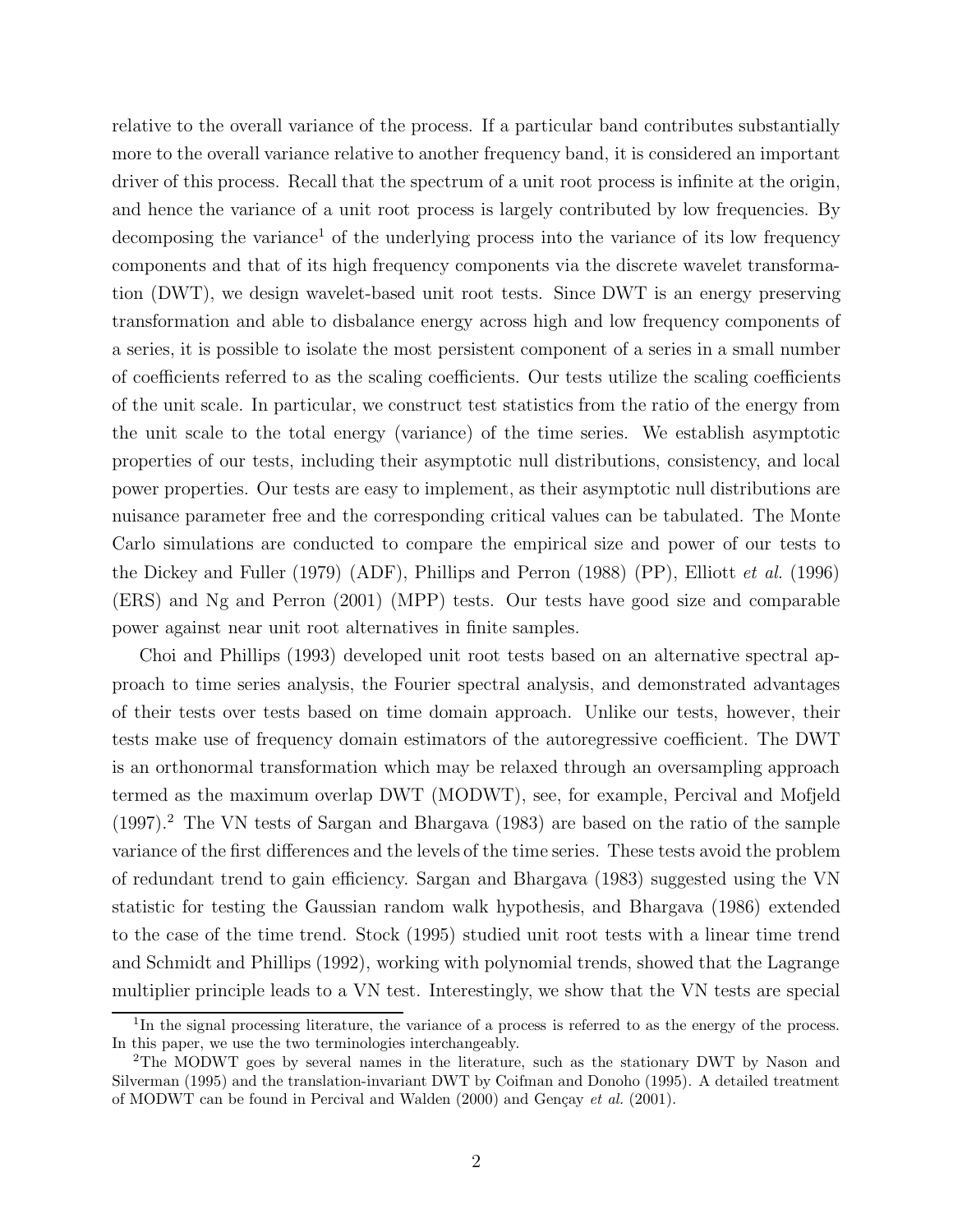cases of our wavelet tests when we use the Haar wavelet filter and unit scale MODWT. The Haar wavelet filter is the member of Daubechies compactly supported wavelet filter of the shortest length. By using Daubechies wavelet filter of longer length, our tests gain power over the VN tests in finite samples.

The Fourier approach is appealing when working with stationary time series. However, restricting ourselves to stationary time series is not appealing since most economic/financial time series exhibit quite complicated patterns over time (e.g., trends, abrupt changes, and volatility clustering). In fact, if the frequency components are not stationary such that they may appear, disappear, and then reappear over time, traditional spectral tools may miss such frequency components. Wavelet filters provide a natural platform to deal with the time-varying characteristics found in most real-world time series, and thus the assumption of stationarity may be avoided. The wavelet transform intelligently adapts itself to capture features across a wide range of frequencies and thus has the ability to capture events that are local in time. This makes the wavelet transform an ideal tool for studying nonstationary time series. Early applications of wavelets in economics and finance are by Ramsey and his coauthors (see Ramsey *et al.* (1995), Ramsey and Zhang (1997), Ramsey (1999), Ramsey (2002) for a review and references) who explore the use of DWT in decomposing various economic and financial data. Davidson *et al.* (1998) investigated U.S. commodity prices via wavelets. Gençay *et al.* (2003, 2005) propose a wavelet approach for estimating the systematic risk or the beta of an asset in a capital asset pricing model. The proposed method is based on a wavelet multiscaling approach where the wavelet variance of the market return and the wavelet covariance between the market return and a portfolio are calculated to obtain an estimate of the portfolio's systematic risk (beta) at each scale. In time series econometrics, one example of the successful application of wavelets is in the context of long memory processes where a number of estimation methods have been developed. These include wavelet-based OLS, the approximate wavelet-based maximum likelihood approach, and wavelet-based Bayesian approach. Fan (2003) and Fan and Whitcher (2003) provide an extensive list of references. The success of these methods relies on the so called 'approximate decorrelation' property of the DWT of a possibly nonstationary long memory process, see Fan (2003) for a rigorous proof of this result for a nonstationary fractionally differenced process. Fan and Whitcher (2003) propose overcoming the problem of spurious regression between fractionally differenced processes by applying the DWT to both processes and then estimating the regression in the wavelet domain. Other examples of applications of wavelets in econometrics include wavelet-based spectral density estimators and their applications in testing for serial correlation/conditional heteroscedasticity, see e.g., Hong (2000), Hong and Lee (2001), Lee and Hong (2001), Duchesne (2006a), Duchesne (2006b), and Hong and Kao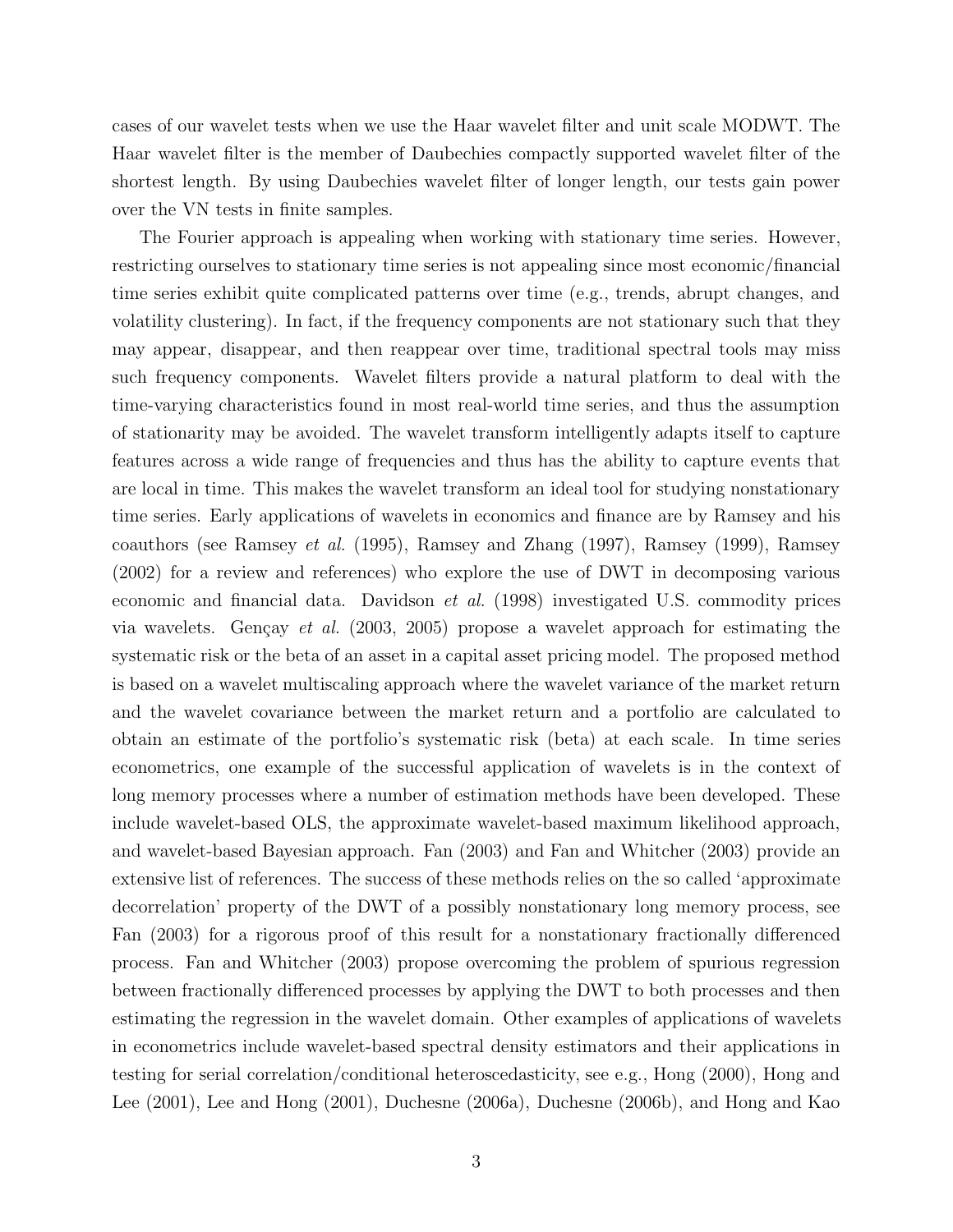$(2004).$ 

This paper provides another context in which the use of the wavelet (spectral) approach may have advantages over the time domain approach or the Fourier approach. Unlike Hong (2000), Hong and Lee (2001), Lee and Hong (2001), Duchesne (2006a), Duchesne (2006b), and Hong and Kao (2004) who develop and/or make use of wavelet estimators of spectral density functions of the relevant processes, we employ directly the DWT of the observed time series. We contribute to the unit root literature on three different fronts. First, we propose a unified wavelet spectral approach to unit root testing; second, we provide a spectral interpretation of existing VN unit root tests; and finally, we propose higher order wavelet filters to capture low-frequency stochastic trends parsimoniously and gain power against near unit root alternatives.

In section two, we begin with a brief overview of wavelets, discrete wavelet filters and discrete wavelet transformation. In section three, we develop our wavelet-based unit root tests against purely stationary alternatives and trend stationary alternatives. Section four provides Monte Carlo simulations on the size and power properties of our tests. We conclude thereafter. An appendix contains technical proofs. Throughout this paper, we use  $\implies$  to denote weak convergence. All the limits are taken as the sample size approaches  $\infty$ .

### 2 Discrete Wavelet Transformation

A wavelet is a small wave which grows and decays in a limited time period.<sup>3</sup> To formalize the notion of a wavelet, let  $\psi(.)$  be a real valued function such that its integral is zero,  $\int_{-\infty}^{\infty} \psi(t) dt = 0$ , and its square integrates to unity,  $\int_{-\infty}^{\infty} \psi(t)^2 dt = 1$ . Thus, although  $\psi(.)$ has to make some excursions away from zero, any excursions it makes above zero must cancel out excursions below zero, i.e.,  $\psi(.)$  is a small wave, or a wavelet.

Fundamental properties of the continuous wavelet functions (filters), such as integration to zero and unit energy, have discrete counterparts. Let  $h = (h_0, \ldots, h_{L-1})$  be a finite length discrete wavelet (or high pass) filter such that it integrates (sums) to zero,  $\sum_{l=0}^{L-1} h_l = 0$ , and has unit energy,  $\sum_{l=0}^{L-1} h_l^2 = 1$ . In addition, the wavelet filter h is orthogonal to its even shifts; that is,

$$
\sum_{l=0}^{L-1} h_l h_{l+2n} = \sum_{l=-\infty}^{\infty} h_l h_{l+2n} = 0, \text{ for all nonzero integers } n.
$$
 (1)

The natural object to complement a high-pass filter is a low-pass (scaling) filter  $g$ . We will denote a low-pass filter as  $g = (g_0, \ldots, g_{L-1})$ . The low-pass filter coefficients are determined

<sup>&</sup>lt;sup>3</sup>This section closely follows Gençay *et al.* (2001), see also Percival and Walden (2000). The contrasting notion is a big wave such as the sine function which keeps oscillating indefinitely.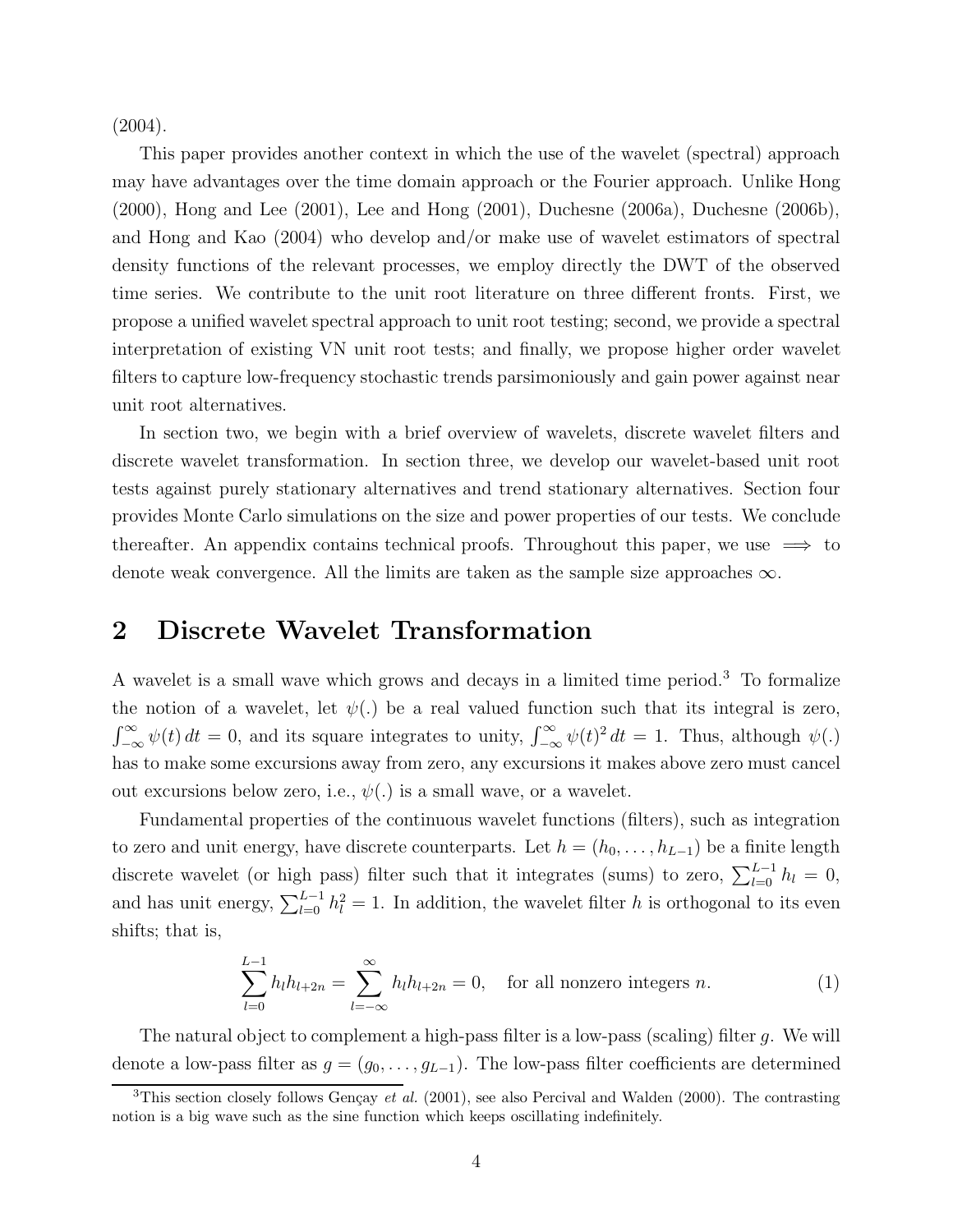by the *quadrature mirror relationship*<sup>4</sup>

$$
g_l = (-1)^{l+1} h_{L-1-l} \quad \text{for} \quad l = 0, \dots, L-1 \tag{2}
$$

and the inverse relationship is given by  $h_l = (-1)^l g_{L-1-l}$ . The basic properties of the scaling filter are:  $\sum_{l=0}^{L-1} g_l = \sqrt{2}, \sum_{l=0}^{L-1} g_l^2 = 1,$ 

$$
\sum_{l=0}^{L-1} g_l g_{l+2n} = \sum_{l=-\infty}^{\infty} g_l g_{l+2n} = 0,
$$
\n(3)

for all nonzero integers  $n$ , and

$$
\sum_{l=0}^{L-1} g_l h_{l+2n} = \sum_{l=-\infty}^{\infty} g_l h_{l+2n} = 0
$$
 (4)

for all integers n. Thus, scaling filters are average filters and their coefficients satisfy the orthonormality property that they possess unit energy and are orthogonal to even shifts.

By applying both h and g to an observed time series, we can separate high-frequency oscillations from low-frequency ones. Let  $\mathbf{y} = \{y_t\}_{t=1}^T$  be a dyadic length vector  $(T = 2^M)$ of observations where  $M = \log_2(T)$ . The length T vector of discrete wavelet coefficients w is obtained by  $\mathbf{w} = \mathcal{W}\mathbf{y}$ , where W is a  $T \times T$  real-valued orthonormal matrix defining the DWT which satisfies  $\mathcal{W}^T \mathcal{W} = I_T$  (T × T identity matrix). We refer the interested reader to Percival and Walden (2000) for a detailed discussion on the construction of  $W$  from the wavelet and scaling filters. The vector of wavelet coefficients may be organized into  $M + 1$ vectors,

$$
\mathbf{w} = [\mathbf{w}_1, \mathbf{w}_2, \dots, \mathbf{w}_M, \mathbf{v}_M]^T, \tag{5}
$$

where  $w_j$  is a length  $T/2^j$  vector of wavelet coefficients associated with changes on a scale of length  $\lambda_j = 2^{j-1}$  and  $\mathbf{v}_M$  is a length  $T/2^M$  vector of scaling coefficients associated with averages on a scale of length  $2^M=2\lambda_M.$ 

In practice the DWT is implemented via a pyramid algorithm of Mallat (1989, 1998). The first iteration of the pyramid algorithm begins by filtering (convolving) the data with each filter to obtain the unit-scale wavelet and scaling coefficients:

$$
W_{t,1} = \sum_{l=0}^{L-1} h_l y_{2t-l \bmod T} \text{ and } V_{t,1} = \sum_{l=0}^{L-1} g_l y_{2t-l \bmod T},
$$

<sup>4</sup>Quadrature mirror filters (QMFs) are often used in the engineering literature because of their ability for perfect reconstruction of a signal without aliasing effects. Aliasing occurs when a continuous signal is sampled to obtain a discrete time series.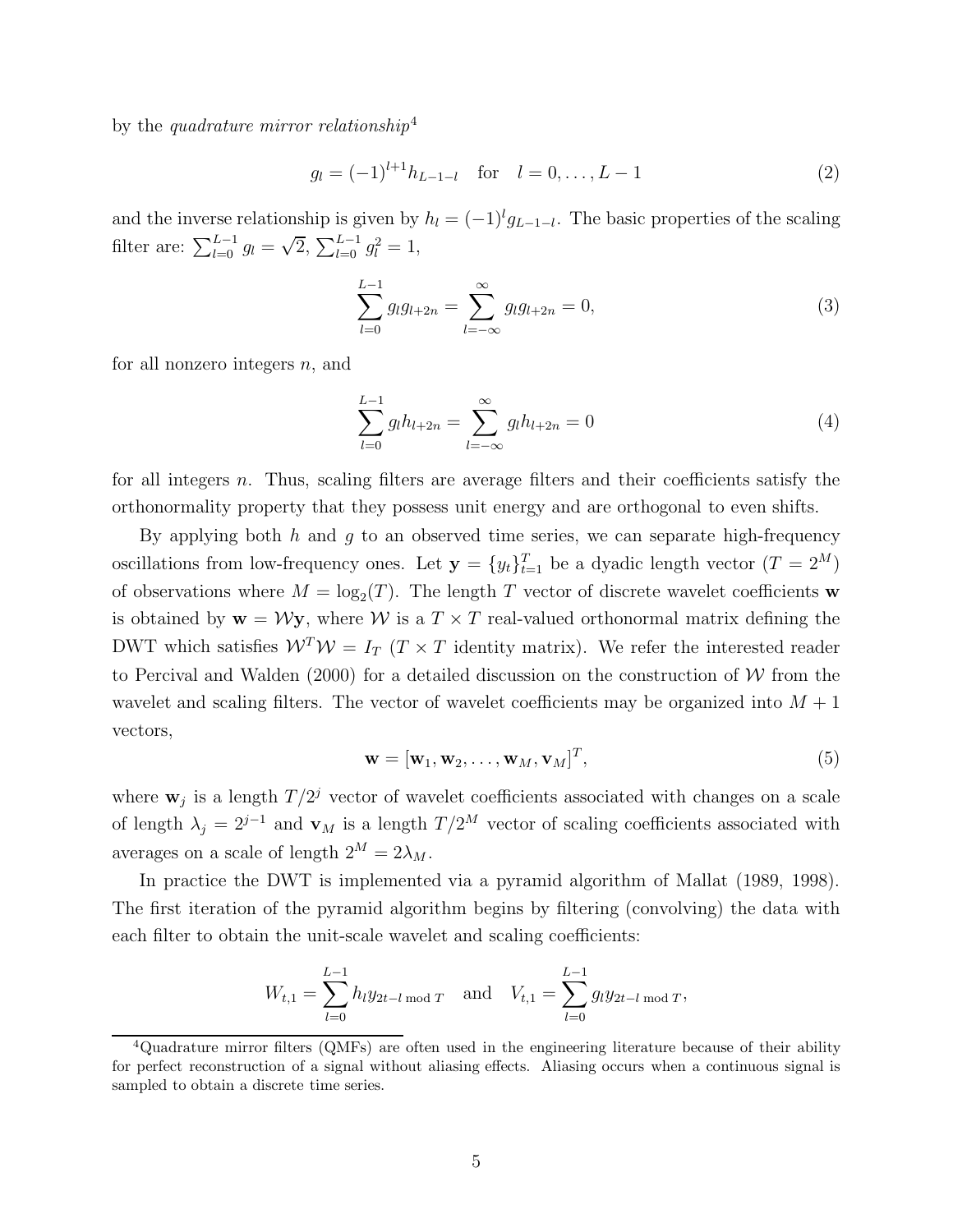where  $t = 1, ..., T/2$ . Let  $\mathbf{w}_1 = (W_{1,1}, ..., W_{T/2,1})'$  and  $\mathbf{v}_1 = (V_{1,1}, ..., V_{T/2,1})'$  denote respectively the vectors of unit-scale wavelet and scaling coefficients. We obtain the level 1 partial DWT  $\mathbf{w} = [\mathbf{w}_1, \mathbf{v}_1]^T$ .

The second step of the pyramid algorithm starts by defining the "data" to be the scaling coefficients  $v_1$  from the first iteration and apply the filtering operations as above to obtain the second level of wavelet and scaling coefficients:

$$
W_{t,2} = \sum_{l=0}^{L-1} h_l V_{2t-l,1 \bmod T/2} \text{ and } V_{t,2} = \sum_{l=0}^{L-1} g_l V_{2t-l,1 \bmod T/2},
$$

 $t = 1, \ldots, T/4$ . Keeping all vectors of wavelet coefficients, and the final level of scaling coefficients, we have the following length T decomposition  $\mathbf{w} = [\mathbf{w}_1, \mathbf{w}_2, \mathbf{v}_2]^T$ , where  $\mathbf{w}_2, \mathbf{v}_2$ denote respectively the vectors of second scale wavelet and scaling coefficients. This procedure may be repeated up to M times where  $M = \log_2(T)$  and gives the vector of wavelet coefficients in Equation (5).

The orthonormality of the matrix  $W$  implies that the DWT is a variance preserving transformation:

$$
\|\mathbf{w}\|^2 = \sum_{t=1}^{T/2^M} V_{t,M}^2 + \sum_{j=1}^M \left( \sum_{t=1}^{T/2^j} W_{t,j}^2 \right) = \sum_{t=1}^T y_t^2 = \|\mathbf{y}\|^2.
$$

This can be easily proven through basic matrix manipulation via

$$
\|\mathbf{y}\|^2 = \mathbf{y}^T \mathbf{y} = (\mathcal{W}\mathbf{w})^T \mathcal{W}\mathbf{w} = \mathbf{w}^T \mathcal{W}^T \mathcal{W}\mathbf{w} = \mathbf{w}^T \mathbf{w} = \|\mathbf{w}\|^2.
$$

Given the structure of the wavelet coefficients,  $||y||^2$  is decomposed on a scale-by-scale basis via

$$
\|\mathbf{y}\|^2 = \sum_{j=1}^M \|\mathbf{w}_j\|^2 + \|\mathbf{v}_M\|^2, \tag{6}
$$

where  $\|\mathbf{w}_j\|^2 = \sum_{t=1}^{T/2^j} W_{t,j}^2$  is the sum of squared variation of y due to changes at scale  $\lambda_j$ and  $\|\mathbf{v}_M\|^2 = \sum_{t=1}^{T/2^M} V_{t,M}^2$  is the information due to changes at scales  $\lambda_M$  and higher.

The idea behind our wavelet unit root tests can be best understood through the energy (variance) decomposition of a white noise process and that of a unit root process. To illustrate, in Figure 1, the dot chart of a Gaussian white noise process is plotted for 1024 observations  $(M = 2^{10} = 1024)$ . A six level  $(J = 6)^5$  DWT is used. "Data" represents the total energy of the data which is normalized at one, wi,  $i = 1, \ldots, 6$  represents the percentage energy of wavelet coefficients, and v6 is the percentage energy of the scaling coefficients. The

<sup>&</sup>lt;sup>5</sup>There is no specific reason for choosing  $J = 6$ . Any level  $J < M$  could be used.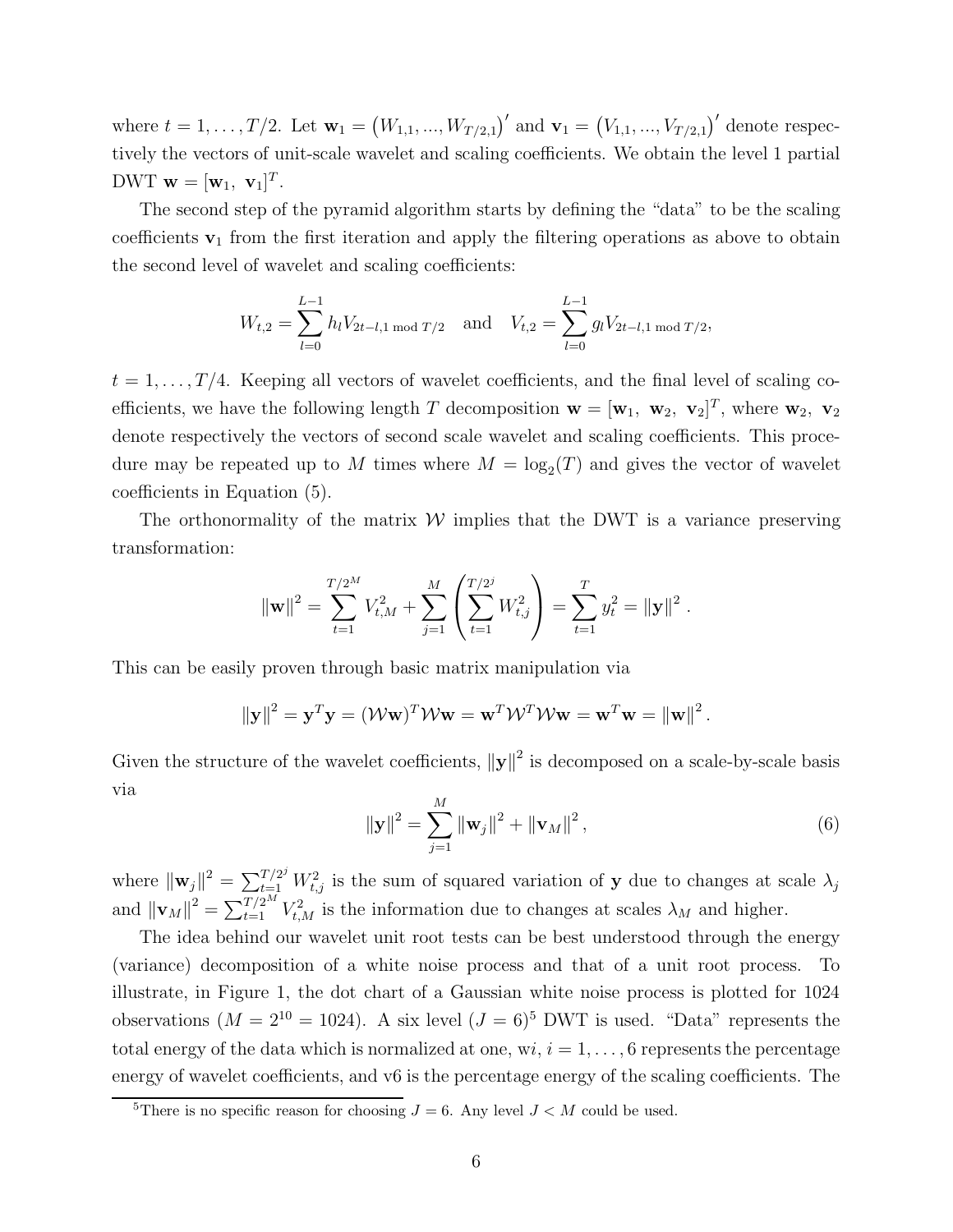sum of the energies of the wavelet and the scaling coefficients is equal to the total energy of the data. The energy is the highest at the highest frequency wavelet coefficient (w1) and declines gradually towards the lowest frequency wavelet coefficient (w6). The percentage energy of the scaling coefficient (v6), i.e.,  $\|\mathbf{v}_J\|^2 / \|\mathbf{y}\|^2$ , is close to zero. In Figure 2, the dot chart of a unit root process

$$
y_t = y_{t-1} + u_t, \qquad u_t \sim \text{i.i.d. } N(0, 1) \tag{7}
$$

is plotted for  $y_0 = 0$  and  $t = 1, 2, \ldots, 1024$  observations. The energy is the highest for the scaling coefficients and almost zero at all wavelet coefficients. The percentage energy of the scaling coefficients (v6), i.e.,  $\|\mathbf{v}_J\|^2 / \|\mathbf{y}\|^2$ , is almost equal to one. The number of coefficients needed equals 41 (41/1024 = 4%) of the total number of coefficients to account for almost all energy of the data. Heuristically, when a white noise process is added up (say, as in a unit root process), the high frequencies are smoothed out (those spikes in the white noise disappear) and what is left is the long term stochastic trend. On the contrary, when we do differencing (e.g., first differencing to a unit root, then we are back to the white noise series), we get rid of the long term trend, and what is left is the high frequencies (spikes) with mean zero. Since a unit root process can be succinctly approximated by a few scaling coefficients and the energy of the scaling coefficients is almost equal to the total energy of the data, we develop our statistical tests for a unit root process based on this principle of energy decomposition.

### 3 New Unit Root Tests

Let  $\{y_t\}_{t=1}^T$  be a univariate time series generated by

$$
y_t = \rho y_{t-1} + u_t,\tag{8}
$$

where  $\{u_t\}$  is a weakly stationary zero-mean error with a strictly positive long run variance defined by  $\omega^2 \equiv \gamma_0 + 2 \sum_{j=1}^{\infty} \gamma_j$  where  $\gamma_j = E(u_t u_{t-j})$ . Throughout this paper, the initial condition is set to  $y_0 = O_p(1)$  and the following assumption on the error term is maintained.

#### Assumption 1:

- (a)  $\{u_t\}$  is a linear process defined as  $u_t = \psi(L)\epsilon_t = \sum_{j=0}^{\infty} \psi_j \epsilon_{t-j}, \psi(1) \neq 0$ , and  $\sum_{j=0}^{\infty} j|\psi_j| <$ ∞;
- (b)  $\{\epsilon_t\}$  is i.i.d. with  $E(\epsilon_t) = 0$ ,  $Var(\epsilon_t) = \sigma^2$ , and finite fourth cumulants, and  $\epsilon_s = 0$  for  $s \leq 0$ .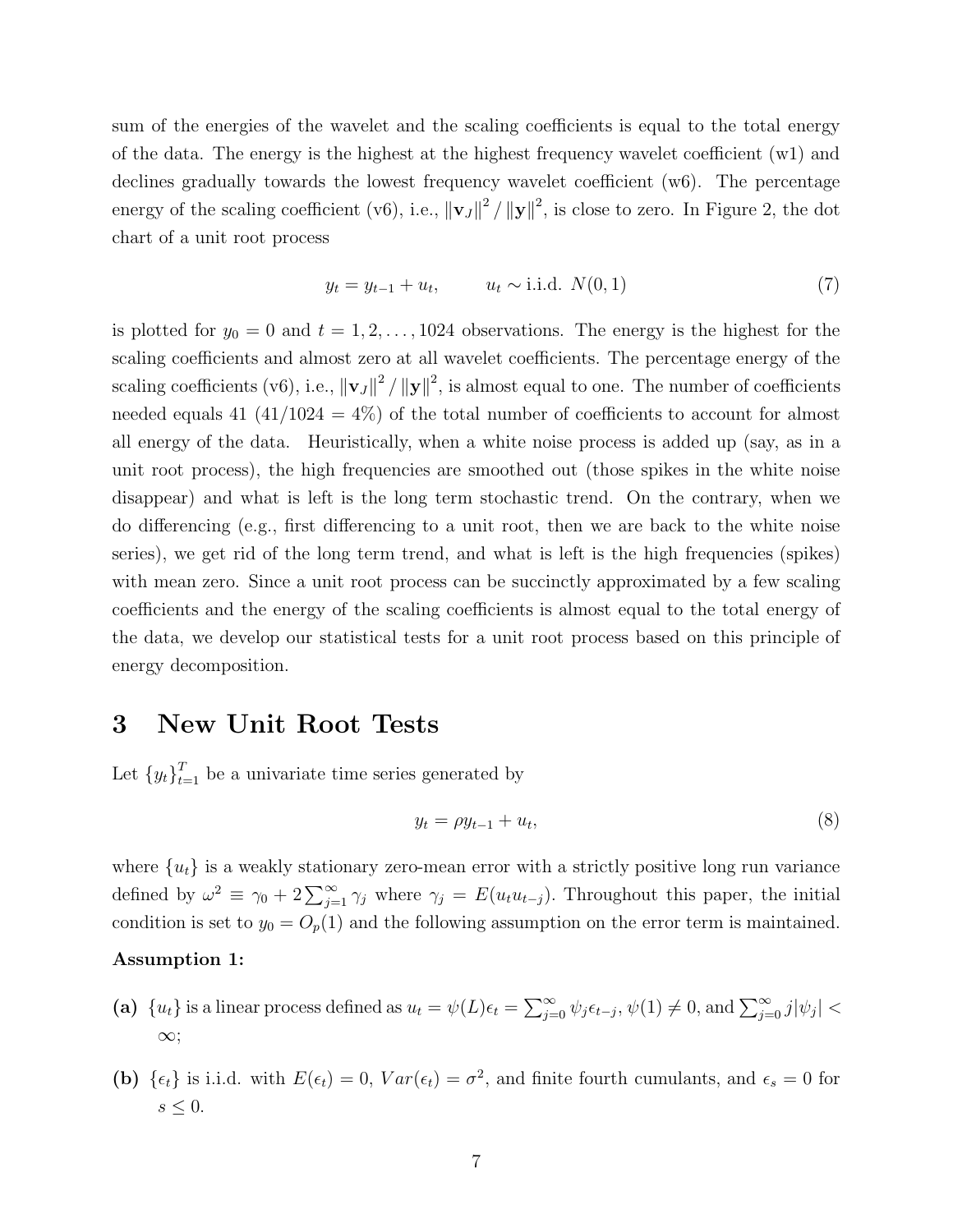The last condition in Assumption 1(a) is referred to as 1-summability of  $\psi(L)$ . The assumption  $\epsilon_s = 0$  for  $s \leq 0$  in Assumption 1(b) is made for convenience. Under Assumption 1, we have  $\omega^2 = \psi(1)^2 \sigma^2$  and  $T^{-1/2} \sum_{t=1}^{[T]} u_t \implies \omega W(\cdot)$  where  $[Tr]$  denotes the integer part of Tr and  $W(\cdot)$  denotes a standard Brownian motion defined on  $C[0, 1]$ , the space of continuous functions on [0, 1]. It is known that the weak convergence result:  $T^{-1/2} \sum_{t=1}^{[T]} u_t \implies \omega W(\cdot)$ holds for more general/other classes of processes than the class of linear processes specified in Assumption 1 including linear processes with martingale difference innovations  $\{\epsilon_t\}$ , see Phillips and Solo (1992). One may also extend the weak convergence result to linear processes with GARCH innovations by making use of the weak convergence result for GARCH processes, see Berkes *et al.* (2008). It is possible to extend the results to be developed in this paper to these other processes. For ease of exposition, we will stick to Assumption 1 in this paper.

In Subsections 3.1 and 3.2, we consider tests for  $H_0$ :  $\rho = 1$  against  $H_1$ :  $|\rho| < 1$  in (8). Under the alternative hypothesis,  $\{y_t\}$  is a zero-mean stationary process with the long run variance  $\omega^2/(1-\rho)^2$ . As mentioned in Section 2, our tests for unit root are based on the different behavior of the energy decomposition of a unit root process and that of a shortmemory such as a white noise process. To introduce the fundamental idea, we first develop a test based on the Haar wavelet filter and unit scale DWT in Subsection 3.1. In Subsection 3.2, we extend it to tests based on any Daubechies (1992) compactly supported wavelet filter of finite length. Finally, we extend the tests developed in Subsections 3.1 and 3.2 to trend stationary alternatives in Subsection 3.3.

#### 3.1 The first test — Haar wavelet filter

Consider the unit scale Haar DWT of  $\{y_t\}_{t=1}^T$  where T is assumed to be even. The wavelet and scaling coefficients are given by

$$
W_{t,1} = \frac{1}{\sqrt{2}}(y_{2t} - y_{2t-1}), \ t = 1, 2, \dots, T/2,
$$
\n(9)

$$
V_{t,1} = \frac{1}{\sqrt{2}}(y_{2t} + y_{2t-1}), \ t = 1, 2, \dots, T/2.
$$
 (10)

The wavelet coefficients  ${W_{t,1}}$  capture the behavior of  ${y_t}$  in the high frequency band [1/2, 1], while the scaling coefficients  ${V_{t,1}}$  capture the behavior of  ${y_t}$  in the low frequency band [0, 1/2]. The total energy of  $\{y_t\}_{t=1}^T$  is given by the sum of the energies of  $\{W_{t,1}\}\$  and  ${V_{t,1}}$ . Since for a unit root process, the energy of the scaling coefficients  ${V_{t,1}}$  dominates that of the wavelet coefficients  ${W_{t,1}}$ , we propose the following test statistic:

$$
\hat{S}_{T,1} = \frac{\sum_{t=1}^{T/2} V_{t,1}^2}{\sum_{t=1}^{T/2} V_{t,1}^2 + \sum_{t=1}^{T/2} W_{t,1}^2}.
$$
\n(11)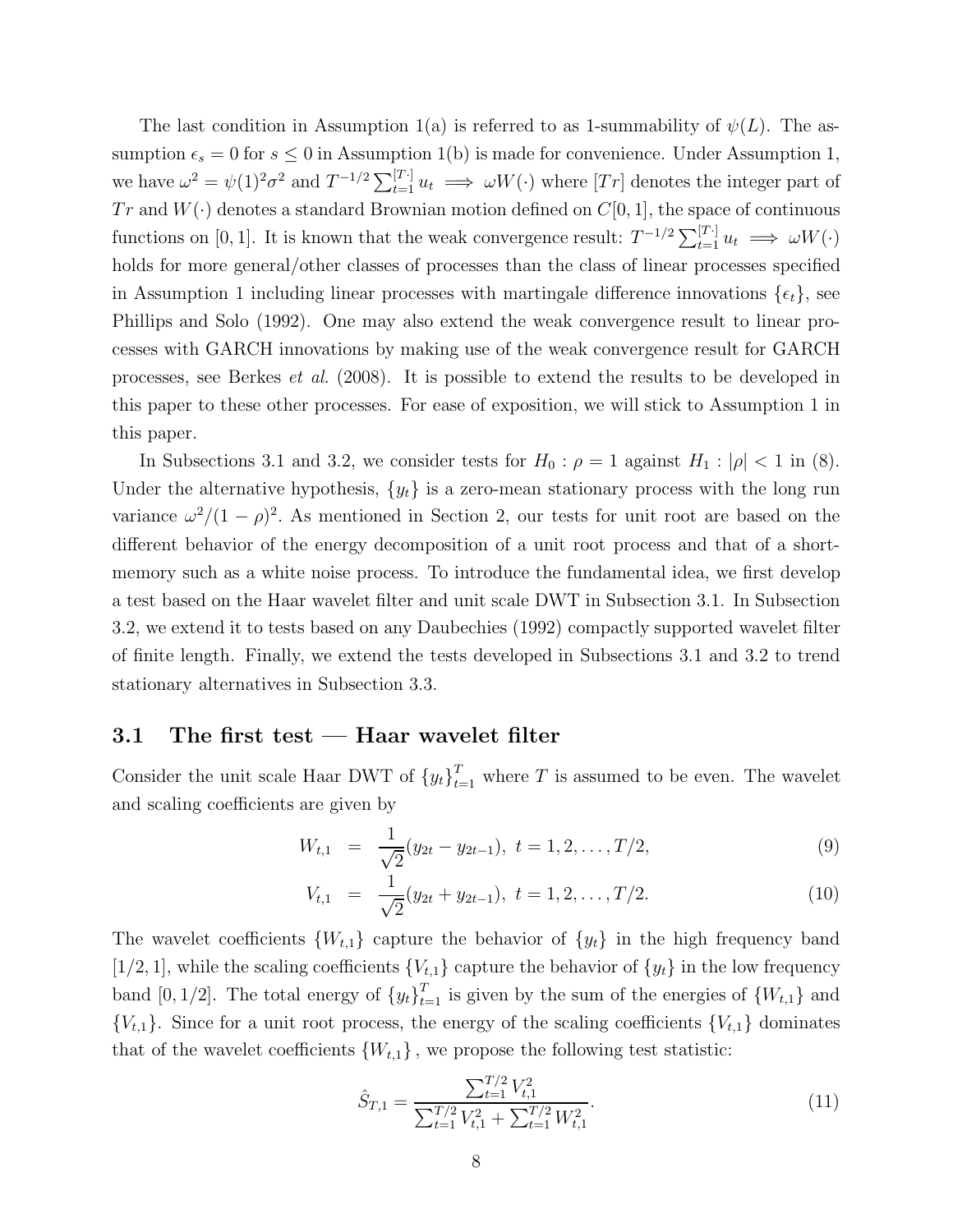Heuristically, under  $H_0$ ,  $\hat{S}_{T,1}$  should be close to 1, since  $\sum_{t=1}^{T/2} V_{t,1}^2$  dominates  $\sum_{t=1}^{T/2} W_{t,1}^2$ , while under  $H_1$ ,  $\hat{S}_{T,1}$  should be smaller than 1. We formalize these statements in the following lemma.

**Lemma 3.1** *Under*  $H_0$ ,  $\hat{S}_{T,1} = 1 + o_p(1)$ , while under  $H_1$ ,  $\hat{S}_{T,1} = \frac{E(y_{2t} + y_{2t-1})^2}{E(y_{2t} + y_{2t-1})^2 + E(y_{2t} + y_{2t-1})^2}$  $E(y_{2t}+y_{2t-1})^2$  +  $E(y_{2t}+y_{2t-1})^2+E(y_{2t}-y_{2t-1})^2$  +  $o_p(1)$ .

Note that:

$$
\frac{E(y_{2t} + y_{2t-1})^2}{E(y_{2t} + y_{2t-1})^2 + E(y_{2t} - y_{2t-1})^2} = \frac{E\left(V_{t,1}^2\right)}{E\left(V_{t,1}^2\right) + E\left(W_{t,1}^2\right)} < 1.
$$

We conclude that it is the relative magnitude of the energy of the scaling coefficients to that of the wavelet coefficients that determines the power of the test based on  $\hat{S}_{T,1}$  and we expect our test based on  $\hat{S}_{T,1}$  to have power against  $H_1$ .

The asymptotic distribution of  $\hat{S}_{T,1}$  under  $H_0$  is summarized in the following theorem.

**Theorem 3.2** *Under*  $H_0$ ,  $T(\hat{S}_{T,1} - 1) \Longrightarrow -\frac{\gamma_0}{\lambda_v^2 \int_0^1 [W(r)]^2 dr}$ , where  $\lambda_v^2 = 4\omega^2$ .

The proof of Theorem 3.2 in the Appendix makes it clear that it is the energy of the scaling coefficients that drives the asymptotic behavior of  $\hat{S}_{T,1}$  under the null hypothesis. Alternatively, noting the energy decomposition:  $\sum_{t=1}^{T/2} V_{t,1}^2 + \sum_{t=1}^{T/2} W_{t,1}^2 = \sum_{t=1}^{T} y_t^2$ , we get immediately,

$$
T(\hat{S}_{T,1} - 1) = -\frac{T^{-1} \sum_{t=1}^{T/2} (W_{t,1}^2 - EW_{t,1}^2)}{T^{-2} \sum_{t=1}^T y_t^2} - \frac{\frac{1}{2} EW_{t,1}^2}{T^{-2} \sum_{t=1}^T y_t^2}
$$
  
= 
$$
-\frac{o_p(1)}{\omega^2 \int_0^1 [W(r)]^2 dr} - \frac{\gamma_0}{4\omega^2 \int_0^1 [W(r)]^2 dr}
$$
  
= 
$$
-\frac{\gamma_0}{\lambda_v^2 \int_0^1 [W(r)]^2 dr} + o_p(1) \text{ under } H_0.
$$

There are two unknown parameters in the asymptotic null distribution of  $\hat{S}_{T,1}$ :  $\gamma_0$  =  $E(u_{2t}^2)$  and  $\lambda_v^2$  or  $\omega^2$ . To estimate these parameters, we let  $\hat{u}_t = y_t - \hat{\rho}y_{t-1}$  denote the OLS residual. Then  $\hat{\gamma}_0 = T^{-1} \sum_{t=1}^T \hat{u}_t^2$  is a consistent estimator of  $\gamma_0$ . Being the long run variance of  $\{u_t\}$ ,  $\omega^2$  can be consistently estimated by a nonparametric kernel estimator with the Bartlett kernel:

$$
\widehat{\omega}^2 = 4\hat{\gamma}_0 + 2\sum_{j=1}^q [1 - j/(q+1)]\hat{\gamma}_j,
$$

where q is the bandwidth/lag truncation parameter and  $\hat{\gamma}_j = T^{-1} \sum_{t=j+1}^T \hat{u}_t \hat{u}_{t-j}$ , see Newey and West (1987).<sup>6</sup> Andrews (1991) showed that this long run variance estimator is consistent

 $6$ Newey and West (1987) suggest setting the bandwidth using the sample size dependent rule of  $4(T/100)^{2/9}$ . We use this rule with Bartlett kernel in this paper.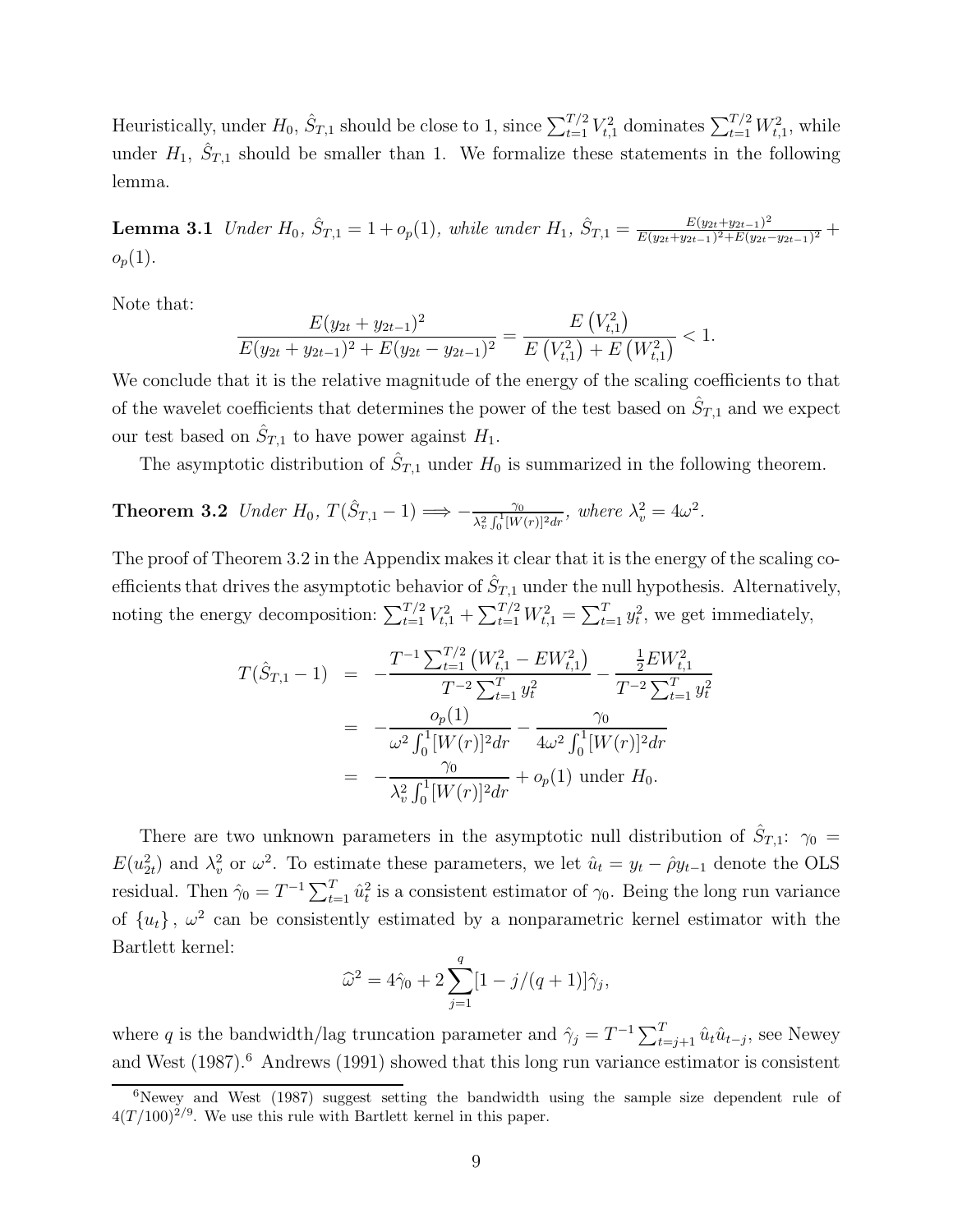when the bandwidth q grows at a rate slower than  $T^{1/2}$ , with an optimal growth rate being  $T^{1/3}$  under some moment conditions. Let  $\hat{\lambda}_v^2 = 4\hat{\omega}^2$  and define the test statistic as

$$
FG_1 = \frac{T\hat{\lambda}_v^2}{\hat{\gamma}_0} \left[ \hat{S}_{T,1} - 1 \right].
$$

Then under the null hypothesis, the limiting distribution of the test statistic  $FG_1$  is given by the distribution of

$$
-\frac{1}{\int_0^1 [W(r)]^2 dr}
$$

.

The limiting distribution of  $FG_1$ under  $H_0$  is free from nuisance parameters and is extremely easy to simulate, see MacKinnon (2000) for a detailed treatment. The critical values of this test are tabulated in the first row of Table 1.

We note that an alternative way to estimate  $\gamma_0$  is via the wavelet variance estimators. We will elaborate on this approach in the next subsection when we allow the use of a general filter. Also,  $\omega^2$  can be estimated by any existing long run variance estimators, including the wavelet-based estimator of Hong (2000).

### 3.2 A general test — Daubechies compactly supported wavelet filter

For a general Daubechies compactly supported wavelet filter  $\{h_l\}_{l=0}^{L-1}$ , the boundary-independent (BI) unit scale wavelet and scaling coefficients are given by

$$
W_{t,1} = \sum_{l=0}^{L-1} h_l y_{2t-l}, \ V_{t,1} = \sum_{l=0}^{L-1} g_l y_{2t-l}, \tag{12}
$$

.

where  $t = L_1, L_1 + 1, \ldots, T/2$  with  $L_1 = L/2$ . Again the wavelet coefficients  $\{W_{t,1}\}$  extract the high frequency information in  $\{y_t\}$ . Since any Daubechies wavelet filter has a difference filter embedded in it,  $\{W_{t,1}\}\$ is stationary under both  $H_0$  and  $H_1$ . However the sequence of scaling coefficients  ${V_{t,1}}$ , extracting the low frequency information in  ${y_t}$ , is nonstationary under  $H_0$  and stationary under  $H_1$ . Reflected in their respective energies, this implies that the energy of the scaling coefficients dominates that of the wavelet coefficients under  $H_0$ , which forms the basis for our tests.

Define<sup>7</sup>

$$
\hat{S}_{T,1}^{L} = \frac{\sum_{t=L_1}^{T/2} V_{t,1}^2}{\sum_{t=L_1}^{T/2} V_{t,1}^2 + \sum_{t=L_1}^{T/2} W_{t,1}^2}
$$

We will construct a test for unit root based on the following asymptotic properties of  $\hat{S}_{T,1}^L$ .

<sup>7</sup> Instead of using the BI wavelet and scaling coefficients only, one could use all the wavelet and scaling coefficients. This would not change the asymptotic results, as there is only a finite number of boundary dependent wavelet and scaling coefficients.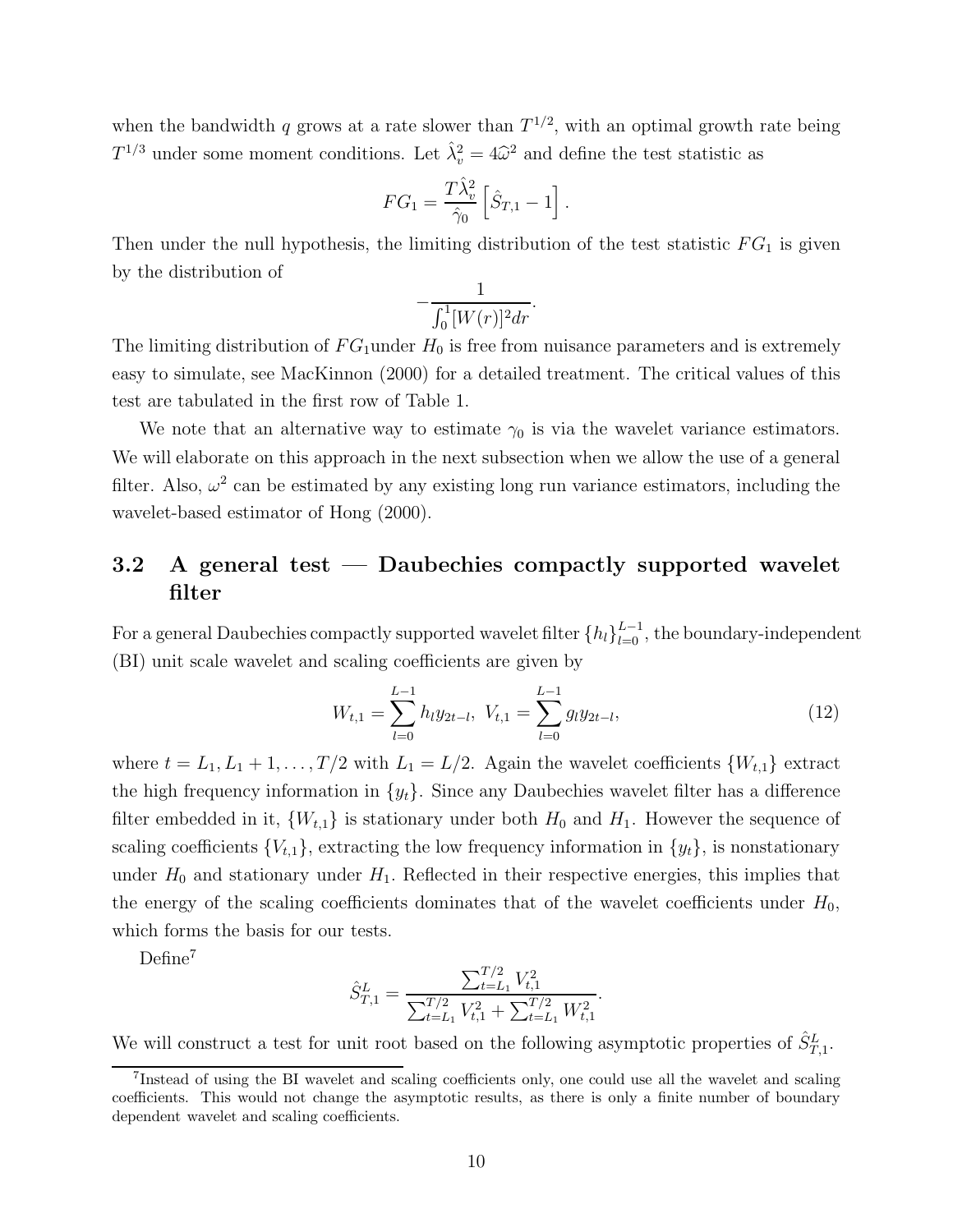**Theorem 3.3** (i)  $\hat{S}_{T,1}^L = 1 + o_p(1)$  *under*  $H_0$  *and*  $\hat{S}_{T,1}^L = c_L + o_p(1)$  *under*  $H_1$  *with*  $c_L =$  $E(V_{t,1}^2)$  $\frac{E(V_{t,1}^2)}{E(V_{t,1}^2)+E(W_{t,1}^2)} < 1$ ; (ii)  $\left(\frac{T}{2}\right)$  $\frac{dE}{dt}(\hat{S}_{T,1}^L-1)\Longrightarrow-\frac{E\left(W_{t,1}^2\right)}{\lambda_n^2\int_0^1[W(r)]}$  $\frac{E(W_{t,1})}{\lambda_v^2 \int_0^1 [W(r)]^2 dr}$  under  $H_0$ .

Theorem 3.3(i) implies that a consistent test for unit root can be based on  $\hat{S}_{T,1}^L$ . Theorem 3.3(ii) extends Theorem 3.2 from the Haar filter  $(L = 2)$  to any Daubechies compactly supported wavelet filter of finite length  $L$ . Since as the length of the filter  $L$  increases, the approximation of the Daubechies wavelet filter to the ideal high-pass filter improves<sup>8</sup>, we expect tests based on  $\hat{S}_{T,1}^L$  to gain power as L increases. On the other hand, as L increases, the number of BI wavelet and scaling coefficients will decrease which would have an adverse effect on the power of our tests. It might be possible to choose  $L$  based on some power criterion function, but this is beyond the scope of this paper. In other applications of DWT with Daubechies compactly supported wavelet filter,  $L = 2$  or 4 are often used.

Note that  $E(W_{t,1}^2)$  equals twice of the so-called wavelet variance at the unit scale. As a result, existing wavelet variance estimators can be used to estimate  $E(W_{t,1}^2)$ , see Percival (1995) for a detailed comparison of the wavelet variance estimators based on DWT and MODWT respectively. Based on DWT,  $2\hat{v}_{y,1}^2$  is a consistent estimator of the wavelet variance, where

$$
\widehat{\nu}_{y,1}^2 = \frac{1}{(T/2 - L_1 + 1)} \sum_{t=L_1}^{T/2} W_{t,1}^2.
$$
\n(13)

Define the test statistic:

$$
FG_1^L = \left(\frac{T}{2}\right) \frac{\hat{\lambda}_v^2}{\hat{v}_{y,1}^2} \left[\hat{S}_{T,1}^L - 1\right].
$$

Under the null hypothesis, the limiting distribution of  $FG_1^L$  is the same as that of  $FG_1$ .

We now develop asymptotic power functions for our unit root tests by considering the sequence of local alternatives given by

$$
\rho = \exp\left(\frac{c}{T}\right) \sim 1 + \frac{c}{T} \tag{14}
$$

for a particular value of  $c < 0$ . Under this sequence of local alternatives, it is well known that

$$
T^{-2} \sum_{t=1}^{T} y_t^2 \implies \omega^2 \int_0^1 \left[ J_c(r) \right]^2 dr,
$$

where

$$
J_c(r) = \int_0^r \exp\left\{(r-u)c\right\} dW(u)
$$

is the Ornstein-Uhlenbeck process generated in continuous time by the stochastic differential equation  $dJ_c(r) = cJ_c(r)dr + dW(r)$ . Using this, one can easily show that under this sequence

 ${}^{8}$ Percival and Walden (2000) provides an excellent discussion on this.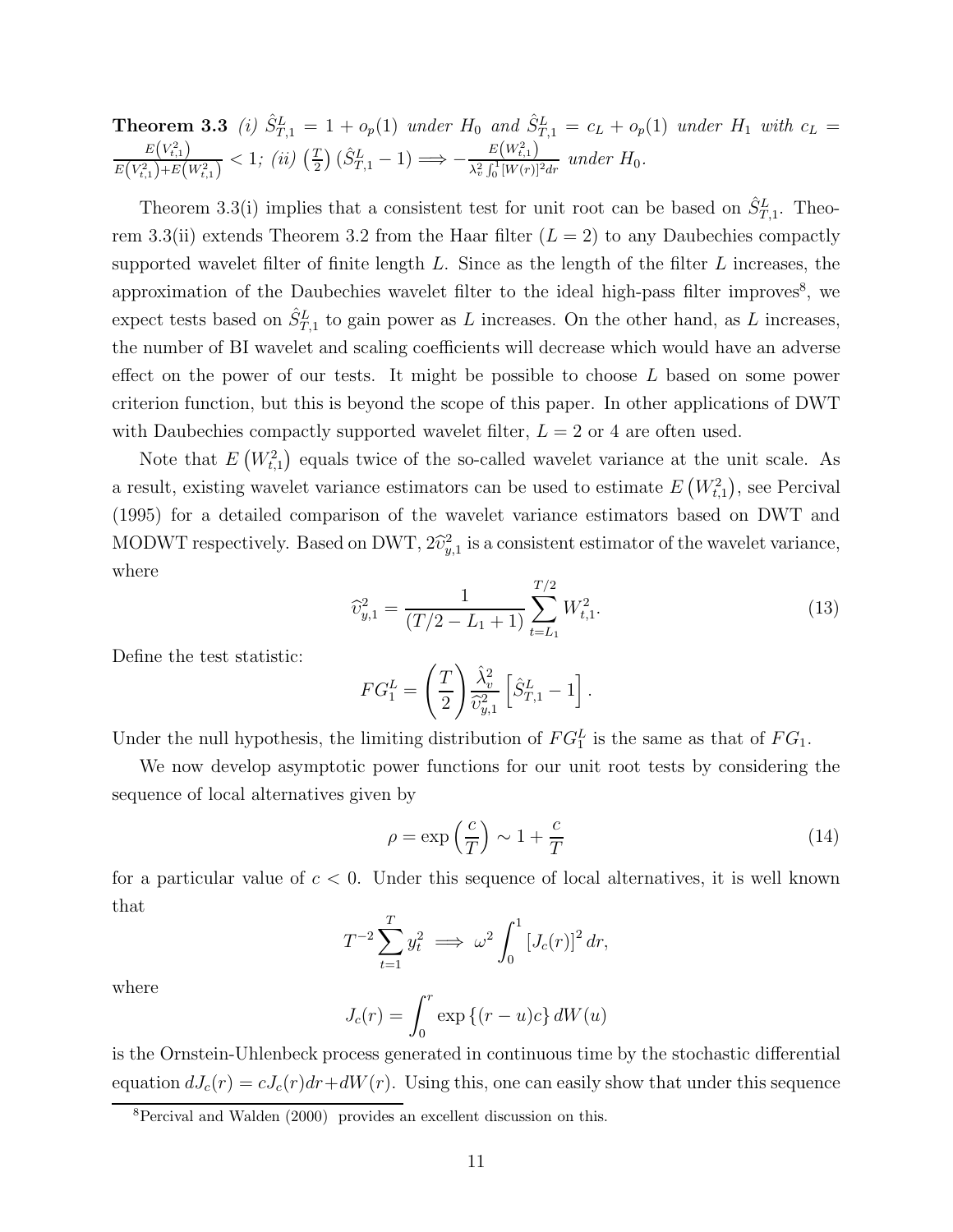of local alternatives, the asymptotic distributions of the test statistics  $FG_1^L$ ,  $FG_1$  are of the same form as those under the null hypothesis except that the Brownian motion  $W(\cdot)$  is replaced with the Ornstein-Uhlenbeck process  $J_c(\cdot)$ , i.e.,  $-1/\int_0^1 [J_c(r)]^2 dr$ . In particular, this leads to the conclusion that all these tests have the same asymptotic power (to the first order) against the sequence of local alternatives of the form (14). The following theorem states consistency and local power properties of our tests.

**Theorem 3.4** (i) Under  $H_1$ ,  $Pr(FG_1^L < -C) \rightarrow 1$  for any fixed positive constant  $C$ ; (ii) *Under (14), we obtain:*

$$
FG_1^L \implies -\frac{1}{\int_0^1 [J_c(r)]^2 dr}.
$$

#### 3.3 Tests against trend stationarity

Tests developed in the previous subsections can be extended to deal with trend stationary alternatives. We adopt the components representation of a time series and work with the detrended series, see Schmidt and Phillips (1992), Phillips and Xiao (1998), and Stock (1999). For ease of exposition, we restrict ourselves to non-zero mean and linear trend cases only. Phillips and Xiao (1998) also have a detailed discussion on efficient detrending for general trends.

The process  $\{y_t\}$  is assumed to be of the form:

$$
y_t = \mu + \alpha t + y_t^s,\tag{15}
$$

where  $\{y_t^s\}$  is generated by model (8). Under  $H_0: \rho = 1, \{y_t^s\}$  is a unit root process while under  $H_0: |\rho| < 1$ ,  $\{y_t^s\}$  is a zero mean stationary process. If  $\alpha = 0$ , we consider the demeaned series  $\{y_t - \overline{y}\}\$ , where  $\overline{y} = T^{-1} \sum_{t=1}^T y_t$  is the sample mean of  $\{y_t\}$ . If  $\alpha \neq 0$ , we work with the detrended series  $\left\{ \widetilde{y}_t - \overline{\widetilde{y}} \right\}$ , where  $\widetilde{y}_t = \sum_{j=1}^t \left( \Delta y_j - \overline{\Delta y} \right)$  and  $\overline{\widetilde{y}}$  is the sample mean of  $\{\widetilde{y}_t\}$ , in which  $\Delta y_t = y_t - y_{t-1}$  and  $\overline{\Delta y}$  is the sample mean of  $\{\Delta y_t\}$ . Alternative expressions for the detrended series  $\left\{\widetilde{y}_t - \overline{\widetilde{y}}\right\}$  can be found in Schmidt and Phillips (1992).

Let  $\{W_{t,1}^M\}$  and  $\{V_{t,1}^M\}$  denote respectively the unit scale DWT wavelet and scaling coefficients of the demeaned series  $\{y_t - \overline{y}\}\$ . We will construct our tests based on

$$
\widehat{S}_{T,1}^{LM} = \frac{\sum_{t=1}^{T/2} (V_{t,1}^M)^2}{\sum_{t=1}^{T} (y_t - \overline{y})^2}.
$$

Similarly, let  $\{W_{t,1}^d\}$  and  $\{V_{t,1}^d\}$  denote respectively the unit scale DWT wavelet and scaling coefficients of the detrended series  $\left\{ \widetilde{y}_t - \overline{\widetilde{y}} \right\}$ . We will construct our tests based on

$$
\widehat{S}_{T,1}^{Ld} = -\frac{\sum_{t=1}^{T/2} (V_{t,1}^d)^2}{\sum_{t=1}^{T} (\widetilde{y}_t - \overline{\widetilde{y}})^2}.
$$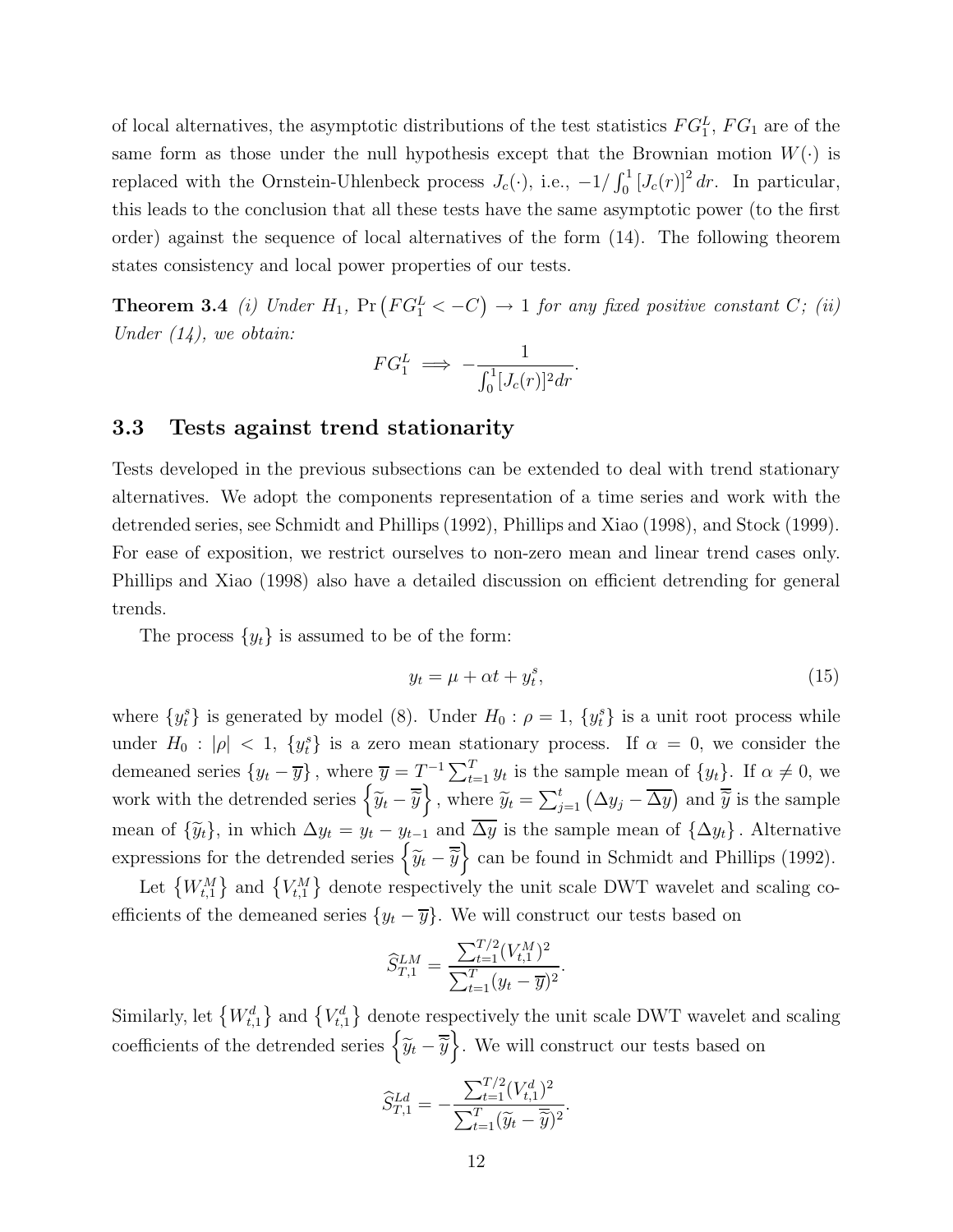Under  $H_0$ , it is known that  $T^{-2} \sum_{t=1}^T (y_t - \overline{y})^2 \implies \omega^2 \int_0^1 [W_\mu(r)]^2 dr$  and  $T^{-2} \sum_{t=1}^T (\widetilde{y}_t - \overline{y}_t)$  $\overline{\hat{y}})^2 \implies \omega^2 \int_0^1 [V_\mu(r)]^2 dr$ , where  $W_\mu(r) = W(r) - \int_0^1 W(u) du$  and  $V_\mu(r) = V(r) - \int_0^1 V(u) du$ in which  $V(r) = W(r) - rW(1)$ .

**Theorem 3.5** Under 
$$
H_0
$$
, we have: (i)  $T\left(\hat{S}_{T,1}^{LM} - 1\right) \implies -\frac{E(W_{t,1}^M)^2}{2\omega^2 \int_0^1 [W_\mu(r)]^2 dr}$ ; (ii)  $T\left(\hat{S}_{T,1}^{Ld} - 1\right) \implies -\frac{E(W_{t,1}^d)^2}{2\omega^2 \int_0^1 [V_\mu(r)]^2 dr}$ . Under (14), we have: (i)  $T\left(\hat{S}_{T,1}^{LM} - 1\right) \implies -\frac{E(W_{t,1}^M)^2}{2\omega^2 \int_0^1 [J_c^M(r)]^2 dr}$ ; (ii)  $T\left(\hat{S}_{T,1}^{Ld} - 1\right) \implies -\frac{E(W_{t,1}^d)^2}{2\omega^2 \int_0^1 [J_c^M(r)]^2 dr}$ , where  $J_c^M(r) = \int_0^r \exp\left\{(r-u)c\right\} dW_\mu(u)$  and  $J_c^d(r) = \int_0^r \exp\left\{(r-u)c\right\} dV_\mu(u)$ .

To estimate  $\omega^2$ , we take the OLS residuals from a regression of  $y_t$  on a linear trend and  $y_{t-1}$  and then apply a nonparametric kernel estimator with the Bartlett kernel to the residuals.

**Remark 3.1.** It is interesting to note that when the Haar wavelet filter is used,

$$
\widehat{S}_{T,1}^{LM} = 1 - \frac{\sum_{t=1}^{T/2} (y_{2t} - y_{2t-1})^2/2}{\sum_{t=1}^{T} (y_t - \overline{y})^2}.
$$

This expression resembles that of the Sargan and Bhargava (1983) and Bhargava (1986) test. In fact, we can obtain the Sargan and Bhargava (1983) and Bhargava (1986) test from an extension of  $S_{T,1}^{LM}$  by using MODWT instead of DWT. To see this, we recall that apart from a factor of  $\sqrt{2}$ , the unit scale MODWT wavelet and scaling coefficients of  $\{y_t - \overline{y}\}$  are given by

$$
\widetilde{W}_{t,1} = \sum_{l=0}^{L-1} h_l y_{t-l \bmod T}, \ \widetilde{V}_{t,1} = \sum_{l=0}^{L-1} g_l (y_{t-l \bmod T} - \overline{y}), \tag{16}
$$

where  $t = 1, \ldots, T$ . It is easy to see that the DWT coefficients are obtained from the corresponding MODWT coefficients via downsampling by 2. At each scale, there are T MODWT wavelet coefficients and T MODWT scaling coefficients. Let

$$
\widetilde{S}_{T,1}^{LM} = \frac{\sum_{t=1}^{T} \widetilde{V}_{t,1}^2}{\sum_{t=1}^{T} \widetilde{V}_{t,1}^2 + \sum_{t=1}^{T} \widetilde{W}_{t,1}^2}.
$$

With the Haar wavelet filter, apart from one coefficient  $\tilde{V}_{1,1}^2$  in the numerator,  $\tilde{S}_{T,1}^{LM}$  reduces to

$$
\widetilde{S}_{T,1}^{LM} = 1 - \frac{\sum_{t=2}^{T} (y_t - y_{t-1})^2}{\sum_{t=1}^{T} (y_t - \overline{y})^2},
$$

so that  $\left(1 - \widetilde{S}_{T,1}^{LM}\right)$  with the Haar wavelet filter is the VN ratio used in Sargan and Bhargava (1983).

**Remark 3.2.** Generalizing the local power properties of  $FG_1^L$  in Theorem 3.4 (ii) to trend stationary alternatives, Theorem 3.5 shows that under the sequence of local alternatives (14),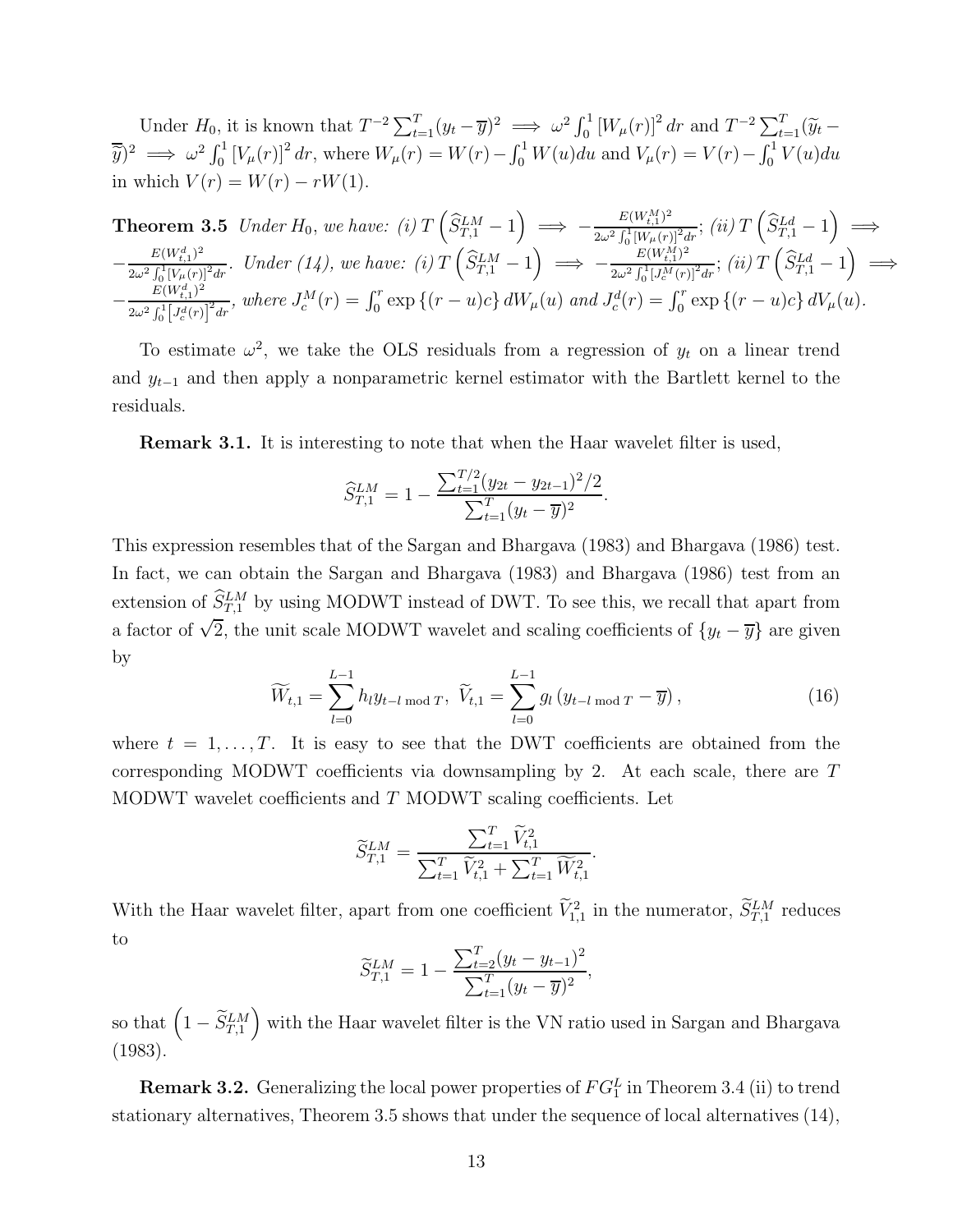the asymptotic distributions of the test statistics developed in this subsection are of the same form as those under the null hypothesis except that the Brownian motion is replaced with the Ornstein-Uhlenbeck process  $J_c^M(\cdot)$  when  $\alpha = 0$  and with  $J_c^d(\cdot)$  when  $\alpha \neq 0$ . This implies that their asymptotic power is the same as that of Sargan-Bhargava test. Hence, the local power analysis provided in Elliott *et al.* (1996) (ERS) applies to our tests.

### 4 Monte Carlo Simulations

In this section, we investigate the finite sample performance of the new unit root tests against trend stationary alternatives and compare them against the Elliott *et al.* (1996) (ERS) and Ng and Perron (2001) (MPP) tests. To save space, we restrict ourselves to non-zero mean and linear trend cases only.<sup>9</sup>

The asymptotic critical values of tests based on  $\tilde{S}_{T,1}^{LM}$  and  $\tilde{S}_{T,1}^{Ld}$  are tabulated in Table 1. These critical values are calculated from one million replications. The simulations are carried out for a sample size of 1,000 observations and 5,000 replications. Under the alternative, we discard the first 1,000 observations as transients. We have purposely chosen  $\rho$  values of 0.99 and 0.98 to seek the power of the tests for very near unit root alternatives.

In Tables 2 and 3, we examine the size and power properties of the wavelet tests for  $S_{T,1}^{LM}$  and  $S_{T,1}^{Ld}$  with serially correlated errors. The error process is a stationary AR(1) with a parameter  $(\gamma)$  in the range of -0.8, -0.5, 0, 0.5, and 0.8. We set the bandwidth for the longrun variance to 20 and 50 with the Bartlett kernel for the  $\tilde{S}_{T,1}^{LM}$  and  $\tilde{S}_{T,1}^{Ld}$  tests to ensure that the empirical sizes are close to their nominal ones across these ranges of serially correlated errors.<sup>10</sup> As illustrated in Table 2, the wavelet test with demeaned series has higher power relative to ERS and MPP tests when  $\gamma < 0$ . At the 5% level,  $\gamma = -0.8$ , and  $\rho = 0.99$ , the  $\hat{S}_{T,1}^{LM}$ , ERS and MPP tests have powers of 99.7%, 40.1% and 40.2%, respectively. For  $\gamma = -0.5, \ \rho = 0.99$ , and at the 5% level, the  $S_{T,1}^{LM}$ , ERS and MPP tests have powers of 87.1%, 39.6% and 39.3%, respectively. When  $\gamma < 0$ , the contribution of the error persistence concentrates in higher frequencies and it becomes easier for the wavelet test to separate such persistence from low frequency ones. For  $\gamma > 0$ , the simulation results between three tests are in the same order of magnitude for up to  $\gamma = 0.5$ . For  $\gamma = 0.8$ , the ERS and MPP tests perform better for certain critical levels. This is partly due to the fact that the wavelet test under-rejects for our choice of the bandwith for  $\gamma = 0.8$ .

A similar type of performance comparison is observed in Table 3 for  $S_{T,1}^{Ld}$ . The wavelet

<sup>&</sup>lt;sup>9</sup>In the following tables, we report empirical size and power and do not adjust the empirical power for slight variations in empirical size.

 $10$ It might be possible to choose the bandwidth according to a criterion, but this is beyond the scope of this paper. We intend to investigate this issue in future work.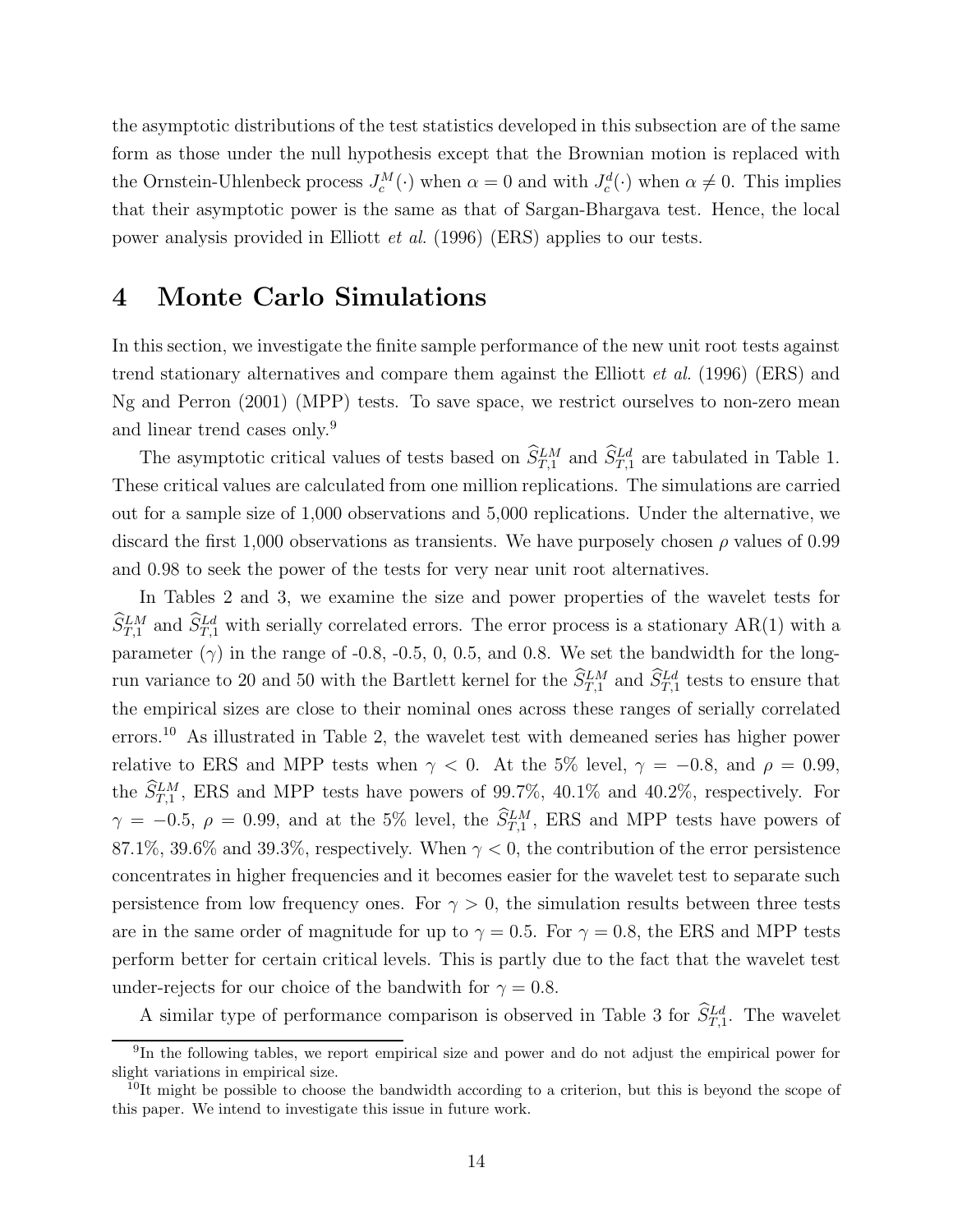test does much better for  $\gamma < 0$ . For  $\gamma = -0.8$ ,  $\rho = 0.99$ , and at the 5% level, the  $S_{T,1}^{Ld}$ , ERS and MPP tests have powers of 100%, 39.9% and 39.9%, respectively. On the other hand, ERS and MPP tests do better than the wavelet test for  $\gamma = 0.5$  and 0.8. For  $\gamma = 0.8$ ,  $\rho = 0.99$ , and at the 5% level, the  $\hat{S}_{T,1}^{Ld}$ , ERS and MPP tests have powers of 15.6%, 42.1% and 41.2%, respectively.

### 5 Conclusions

Our unit root tests provide a novel approach in disbalancing the energy in the data by constructing test statistics from its lower frequency dynamics. We contribute to the unit root literature on three different fronts. First, we propose a unified wavelet spectral approach to unit root testing; second, we provide a wavelet spectral interpretation of existing Von Neumann variance ratio tests, and finally, we propose higher order wavelet filters to capture low-frequency stochastic trends parsimoniously and gain power against near unit root alternatives in finite samples. In our tests, the intuitive construction and simplicity are worth emphasizing. The simulation studies demonstrate the comparable power of our tests with reasonable empirical sizes.

Several extensions of our tests are possible. First, our tests make use of the unit scale DWT only  $(J = 1)$  and hence of the energy decomposition of  $\{y_t\}$  into frequency bands  $[0, 1/2]$  and  $[1/2, 1]$ . Heuristically, these tests are suitable for testing a unit root process against alternatives that have most energy concentrated in the frequency band  $[1/2, 1]$ . To distinguish between a unit root process and a 'strongly' dependent process that has substantial energy in frequencies close to zero, we need to further decompose the low frequency band [0, 1/2]. DWT of higher scales  $(J > 1)$  provides a useful device. The choice of J thus depends on the energy concentration of the alternative process against which the unit root hypothesis is being tested. It is possbile to extend our tests to make use of DWT of higher scales J, although the technical analysis would be more complicated. This and the choice of J are currently being pursued by the authors. Second, we show in the paper that the Sargan and Bhargava test is a special case of wavelet based tests with MODWT using unit scale Haar wavelet filter. MODWT has proven to have advantages over DWT in various situations including wavelet variance estimation. It would be interesting to see if it also has advantages in the context of testing unit root. Thirdly, the unit root tests developed in this paper can be extended to residual-based tests for cointegration in the same way that other unit root tests have been extended, see e.g., Phillips and Ouliaris (1990) and Stock (1999). This is also being investigated by the authors.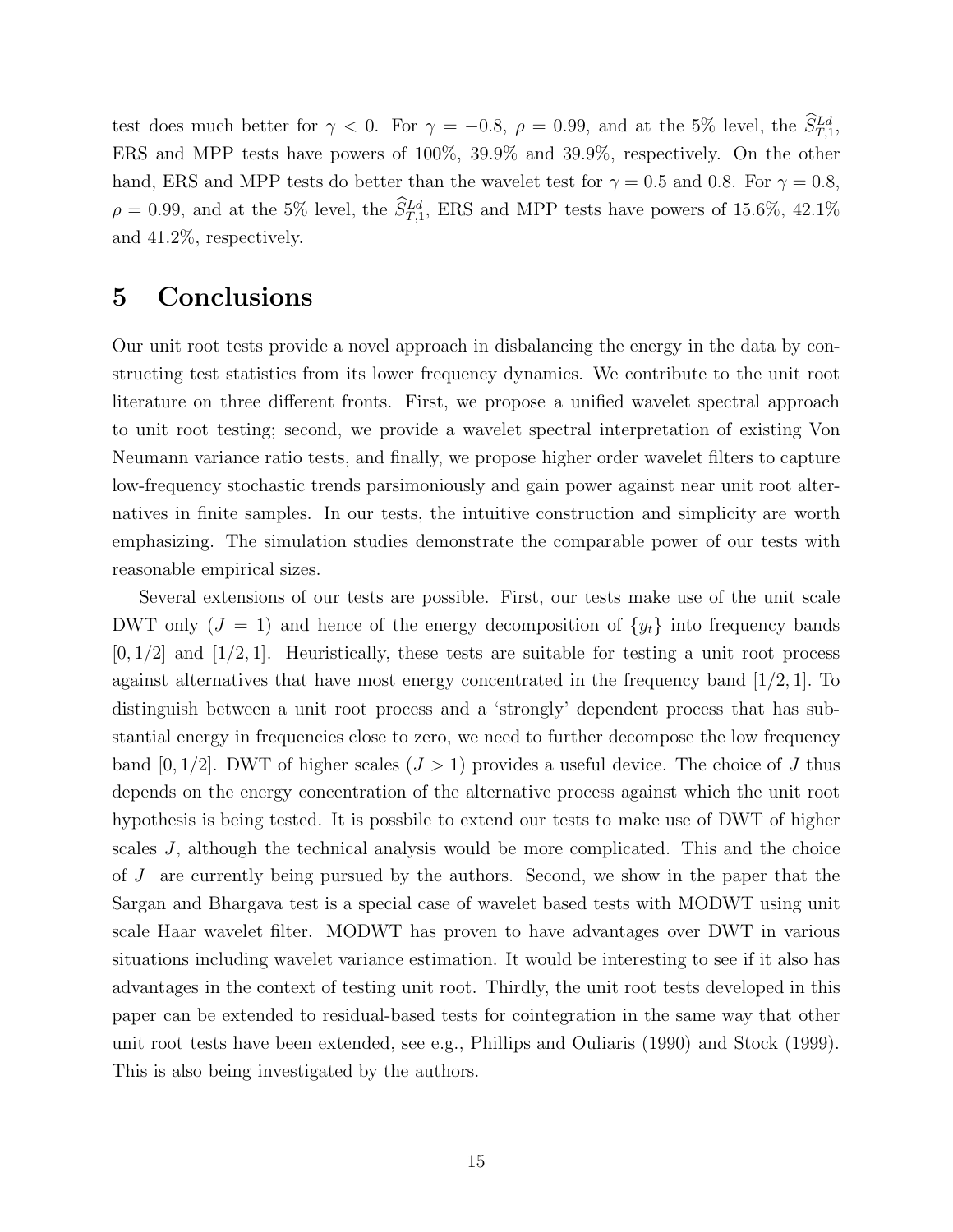## Appendix: Technical Proofs

**Proof of Lemma 3.1.** Suppose  $H_0$  holds. Then  $y_t = y_{t-1} + u_t$ . Equations (9) and (10) imply:

$$
W_{t,1} = \frac{1}{\sqrt{2}} u_{2t} \text{ and } V_{t,1} = \frac{1}{\sqrt{2}} (2y_{2t-1} + u_{2t}).
$$
 (17)

Using Equation (17), together with Equation (11), we obtain

$$
\hat{S}_{T,1} = \frac{\sum_{t=1}^{T/2} V_{t,1}^2}{\sum_{t=1}^{T/2} V_{t,1}^2 + \frac{1}{2} \sum_{t=1}^{T/2} u_{2t}^2},\tag{18}
$$

where

$$
\sum_{t=1}^{T/2} V_{t,1}^2 = \frac{1}{2} \{ 4 \sum_{t=1}^{T/2} y_{2t-1}^2 + 4 \sum_{t=1}^{T/2} u_{2t} y_{2t-1} + \sum_{t=1}^{T/2} u_{2t}^2 \} \equiv 2A_T + 2B_T + \frac{1}{2}C_T, \tag{19}
$$

in which  $A_T = \sum_{t=1}^{T/2} x_t^2$ ,  $B_T = \sum_{t=1}^{T/2} u_{2t} x_t$ , and  $C_T = \sum_{t=1}^{T/2} u_{2t}^2$  with  $x_t \equiv y_{2t-1}$  for  $t =$  $1, 2, \ldots, T/2.$ 

Below, we show that under  $H_0$ ,

$$
A_T = O_p(T^2), B_T = O_p(T), C_T = O_p(T). \tag{20}
$$

Let  $T_1 = \frac{T}{2}$ . By Proposition 17.2 in Hamilton (1994), we have

$$
x_t = x_0 + \sum_{j=1}^t v_t = x_0 + \sum_{j=0}^{2t-1} u_j = x_0 + \left\{ u_0 + \psi(1) \sum_{j=1}^{2t-1} \epsilon_j + \eta_{2t-1} - \eta_0 \right\}.
$$

Define the partial sum process associated with  $\{v_t\}$  as  $X_{T_1}(r) = \frac{1}{T_1} \sum_{t=1}^{[T_1 r]} v_t, 0 \le r \le 1$ . Then it follows that

$$
X_{T_1}(r) \stackrel{L}{=} \frac{1}{T_1} \psi(1) \sum_{j=1}^{2[T_1 r]-1} \epsilon_j = 2\psi(1) \frac{1}{T} \sum_{j=1}^{[Tr]-1} \epsilon_j.
$$

By the functional Central Limit Theorem (CLT), we obtain  $\sqrt{T}X_{T_1}(\cdot) \Longrightarrow 2\psi(1)\sigma W(\cdot)$ . Observing that  $\sum_{t=1}^{T_1} x_t^2 = \frac{T_1^2}{2} \int$ 0  $\{TX_{T_1}^2(r)\}\,dr$ , we obtain by the Continuous Mapping Theorem (CMT),

$$
\frac{1}{T_1^2} \sum_{t=1}^{T_1} x_t^2 \Longrightarrow \frac{1}{2} \lambda_v^2 \int_0^1 W^2(r) dr,
$$

where  $\lambda_v = 2\psi(1)\sigma$ . As a result, we get

$$
T_1^{-2}A_T \Longrightarrow \frac{1}{2} \lambda_v^2 \int_0^1 [W(r)]^2 dr. \tag{21}
$$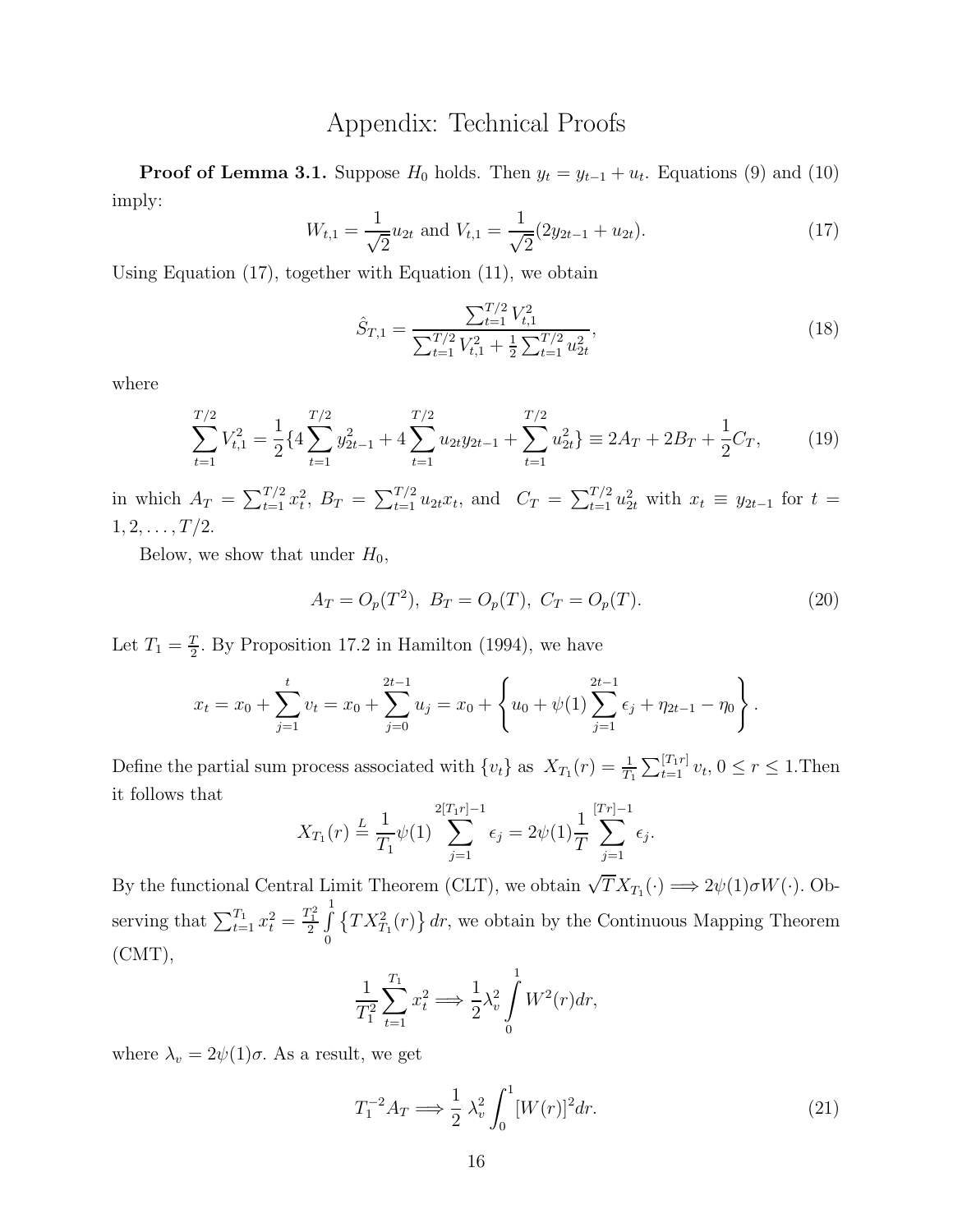We now look at  $B_T$ . Recall that  $B_T = \sum_{t=1}^{T_1} u_{2t}y_{2t-1}$ . Simple algebra shows that  $E(B_T)$ 1  $\frac{1}{2}\sum_{s=1}^{T-1}(T-s-1)\gamma_s = O(T)$  and  $Var(T^{-1}B_T) = o(1)$ , where  $\gamma_j = \sigma^2 \sum_{s=0}^{\infty} \psi_s \psi_{s+j}$ , for  $j = 0, 1, 2, \ldots$  Hence  $B_T = O_p(T)$ . The order of  $C_T$  follows from the Law of Large Numbers  $(LLN)$ .

Hence under  $H_0$ , we get  $\sum_{t=1}^{T_1} V_{t,1}^2 = O_p(T^2)$  and  $\sum_{t=1}^{T_1} W_{t,1}^2 = O_p(T)$ , implying that the energy of the scaling coefficients dominates that of the wavelet coefficients as mentioned above. Consequently,

$$
\hat{S}_{T,1} = \frac{T^{-2} \sum_{t=1}^{T_1} V_{t,1}^2}{T^{-2} (\sum_{t=1}^{T_1} V_{t,1}^2 + \sum_{t=1}^{T_1} W_{t,1}^2)} = 1 + o_p(1).
$$
\n(22)

Now consider what happens under  $H_1$ . In this case,  $|\rho| < 1$  so that  $y_t = \rho y_{t-1} + u_t$  and  $\{y_t\}$  is a stationary short memory process. Thus, under  $H_1$ , both  $\{V_{t,1}\}\$ and  $\{W_{t,1}\}\$ are stationary, short memory processes. Moreover,

$$
\frac{2}{T_1} \sum_{t=1}^{T_1} W_{t,1}^2 = \frac{1}{T_1} \sum_{t=1}^{T_1} y_{2t}^2 + \frac{1}{T_1} \sum_{t=1}^{T_1} y_{2t-1}^2 - \frac{2}{T_1} \sum_{t=1}^{T_1} y_{2t} y_{2t-1} = \frac{2\gamma_0}{1+\rho} + o_p(1),
$$

implying  $\sum_{t=1}^{T_1} W_{t,1}^2 = O_p(T)$ . Similarly, we obtain  $\sum_{t=1}^{T_1} V_{t,1}^2 = O_p(T)$ , since  $\frac{2}{T_1} \sum_{t=1}^{T_1} V_{t,1}^2 =$  $\frac{2\gamma_0}{1-\rho}+o_p(1)$ . As a result, we obtain

$$
\hat{S}_{T,1} = \frac{T_1^{-1} \sum_{t=1}^{T_1} V_{t,1}^2}{T_1^{-1} \sum_{t=1}^{T_1} V_{t,1}^2 + T_1^{-1} \sum_{t=1}^{T_1} W_{t,1}^2} = \frac{E(V_{t,1}^2)}{E(V_{t,1}^2) + E(W_{t,1}^2)} + o_p(1)
$$
\n
$$
= \frac{E(y_{2t} + y_{2t-1})^2}{E(y_{2t} + y_{2t-1})^2 + E(y_{2t} - y_{2t-1})^2} + o_p(1).
$$
\n(23)

**Proof of Theorem 3.2.** Under  $H_0$ , we note that

$$
\hat{S}_{T,1} - 1 = -\frac{C_T/2 - \frac{T}{4}\gamma_0}{2A_T + 2B_T + C_T} - \frac{\frac{T}{4}\gamma_0}{2A_T + 2B_T + C_T},
$$

where  $A_T, B_T, C_T$  are defined in (19). Note that  $C_T = \sum_{t=1}^{T_1} u_{2t}^2$  and  $E(C_T) = T_1 E(u_{2t}^2) =$  $T_1\gamma_0$ , in which  $\gamma_0 = \sigma^2 \sum_{s=0}^{\infty} \psi_s^2$ . We obtain  $T_1^{-1}C_T - \gamma_0 = o_p(1)$ . This, (21), and the fact that  $B_T = O_p(T)$  imply:

$$
T_1(\hat{S}_{T,1} - 1) = -\frac{T_1^{-1}(C_T/2 - \frac{T_1}{2}\gamma_0)}{2T_1^{-2}(A_T + B_T + C_T/2)} - \frac{\frac{1}{2}\gamma_0}{2T_1^{-2}(A_T + B_T + C_T/2)}
$$
  

$$
= -\frac{o_p(1)}{\lambda_v^2 \int_0^1 [W(r)]^2 dr} - \frac{\frac{1}{2}\gamma_0}{\lambda_v^2 \int_0^1 [W(r)]^2 dr}
$$
  

$$
= -\frac{\gamma_0}{2\lambda_v^2 \int_0^1 [W(r)]^2 dr} + o_p(1),
$$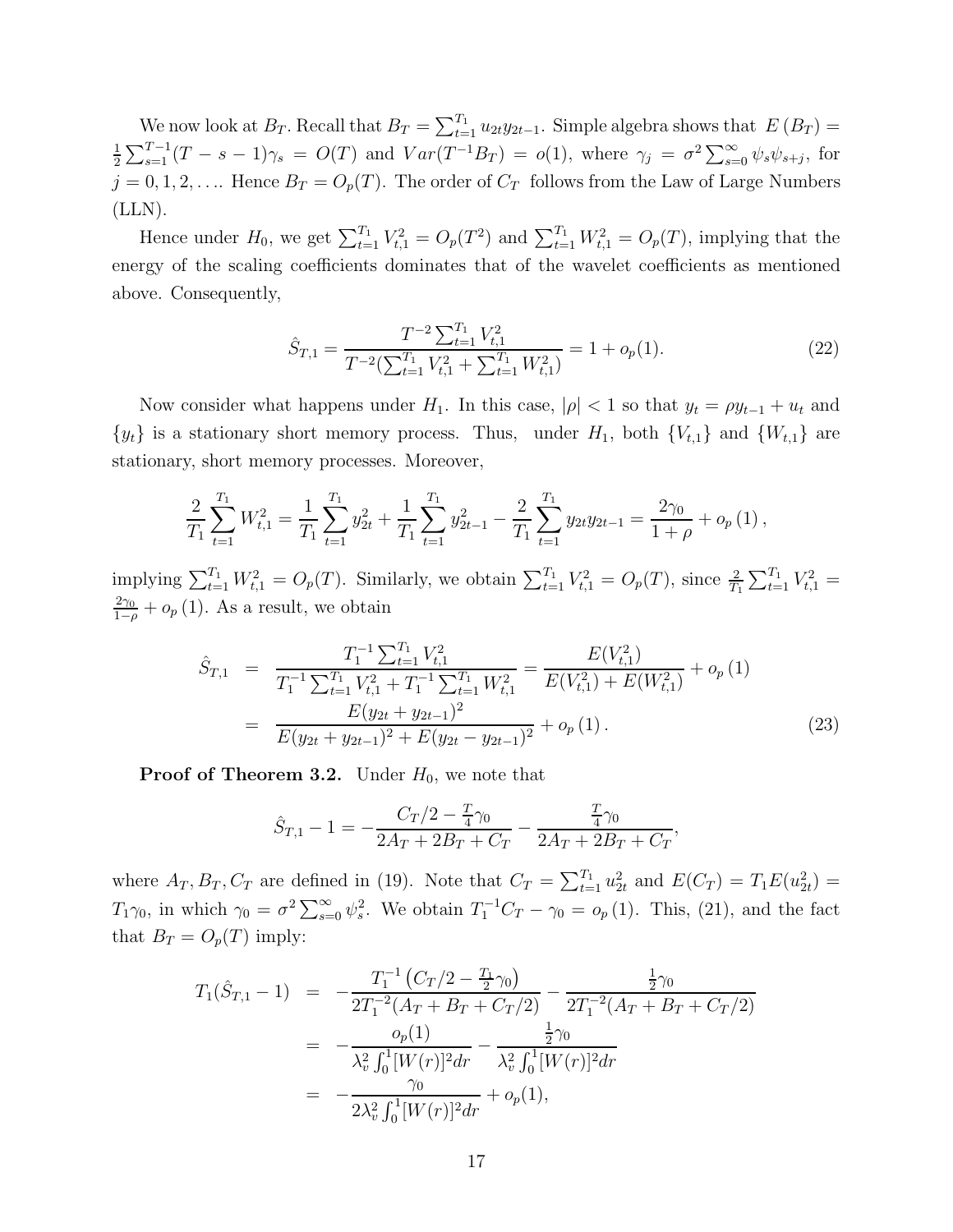where  $\lambda_v^2 = 4\omega^2$ .

**Proof of Theorem 3.3.** (i) Under  $H_0: \rho = 1$ . We now show that  $T_1^{-1} \sum_{t=L_1}^{T_1} W_{t,1}^2 =$  $E(W_{t,1}^2) + o_p(1)$  and  $T_1^{-2} \sum_{t=L_1}^{T_1} V_{t,1}^2 = O_p(1)$ . Hence, under  $H_0$ , we obtain

$$
\hat{S}_{T,1}^{L} = \frac{1}{1 + \frac{\sum_{t=L_1}^{T_1} W_{t,1}^2}{\sum_{t=L_1}^{T_1} V_{t,1}^2}} = \frac{1}{1 + \frac{O_p(T)}{O_p(T^2)}} = 1 + o_p(1).
$$

To show  $T_1^{-1} \sum_{t=L_1}^{T_1} W_{t,1}^2 = E(W_{t,1}^2) + o_p(1)$ , we note:

$$
W_{t,1} = y_{2t+1-L} \sum_{l=0}^{L-1} h_l + \sum_{l=0}^{L-2} h_l \left\{ \sum_{j=0}^{L-2-l} u_{2t-j-l} \right\} = \sum_{l=0}^{L-2} h_l \left\{ \sum_{j=0}^{L-2-l} u_{2t-j-l} \right\},
$$

implying that  $W_{t,1}$  is a finite linear combination of  $\{u_t\}$ . The claim follows immediately from Assumptions 1 and 2.

Now we consider the order of  $\sum_{t=L_1}^{T_1} V_{t,1}^2$ . Noting that

$$
V_{t,1} = y_{2t+1-L} \sum_{l=0}^{L-1} g_l + \sum_{l=0}^{L-2} g_l \left\{ \sum_{j=0}^{L-2-l} u_{2t-j-l} \right\} = \sqrt{2} y_{2t+1-L} + \sum_{l=0}^{L-2} g_l \left\{ \sum_{j=0}^{L-2-l} u_{2t-j-l} \right\},
$$

we obtain

$$
\frac{1}{T_1^2} \sum_{t=L_1}^{T_1} V_{t,1}^2 = \frac{1}{T_1^2} \sum_{t=L_1}^{T_1} \left[ \sqrt{2} y_{2t+1-L} + \sum_{l=0}^{L-2} g_l \left\{ \sum_{j=0}^{L-2-l} u_{2t-j-l} \right\} \right]^2
$$
\n
$$
= \frac{2}{T_1^2} \sum_{t=L_1}^{T_1} y_{2t+1-L}^2 + \frac{1}{T_1^2} \sum_{t=L_1}^{T_1} \left[ \sum_{l=0}^{L-2} g_l \left\{ \sum_{j=0}^{L-2-l} u_{2t-j-l} \right\} \right]^2
$$
\n
$$
+ \frac{2\sqrt{2}}{T_1^2} \sum_{t=L_1}^{T_1} y_{2t+1-L} \left[ \sum_{l=0}^{L-2} g_l \left\{ \sum_{j=0}^{L-2-l} u_{2t-j-l} \right\} \right]
$$
\n
$$
= \frac{2}{T_1^2} \sum_{t=L_1}^{T_1} y_{2t+1-L}^2 + o_p(1)
$$
\n
$$
= O_p(1).
$$

If  $|\rho| < 1$ , then  $\{y_t\}$  is a stationary short memory process. Since both  $\{W_{t,1}\}\$  and  $\{V_{t,1}\}\$ are obtained from finite linear combinations of  $\{y_t\}$ , we can show that  $T_1^{-1} \sum_{t=L_1}^{T_1} W_{t,1}^2 =$  $E\left(W_{t,1}^2\right)+o_p(1)$  and  $T_1^{-1}\sum_{t=L_1}^{T_1}V_{t,1}^2=E\left(V_{t,1}^2\right)+o_p(1)$ , implying  $\hat{S}_{T,1}^L=\frac{E\left(V_{t,1}^2\right)}{E\left(V_{t,1}^2\right)+E\left(V_{t,1}^2\right)}$  $\frac{E(V_{t,1})}{E(V_{t,1}^2)+E(W_{t,1}^2)}+o_p(1).$ 

(ii) Since under the null hypothesis,  $\frac{1}{T_1^2} \sum_{t=L_1}^{T_1} V_{t,1}^2 = \frac{2}{T_1^2} \sum_{t=L_1}^{T_1} y_{2t+1-L}^2 + o_p(1)$ , the asymptotic distribution of  $\frac{1}{T_1^2} \sum_{t=L_1}^{T_1} V_{t,1}^2$  is given by that of  $2A_T^L \equiv \frac{2}{T_1^2}$  $\frac{2}{T_1^2} \sum_{t=L_1}^{T_1} y_{2t+1-L}^2$ . Similar to the derivation of the asymptotic distribution of  $A_T$  in the proof of Lemma 3.1, one can show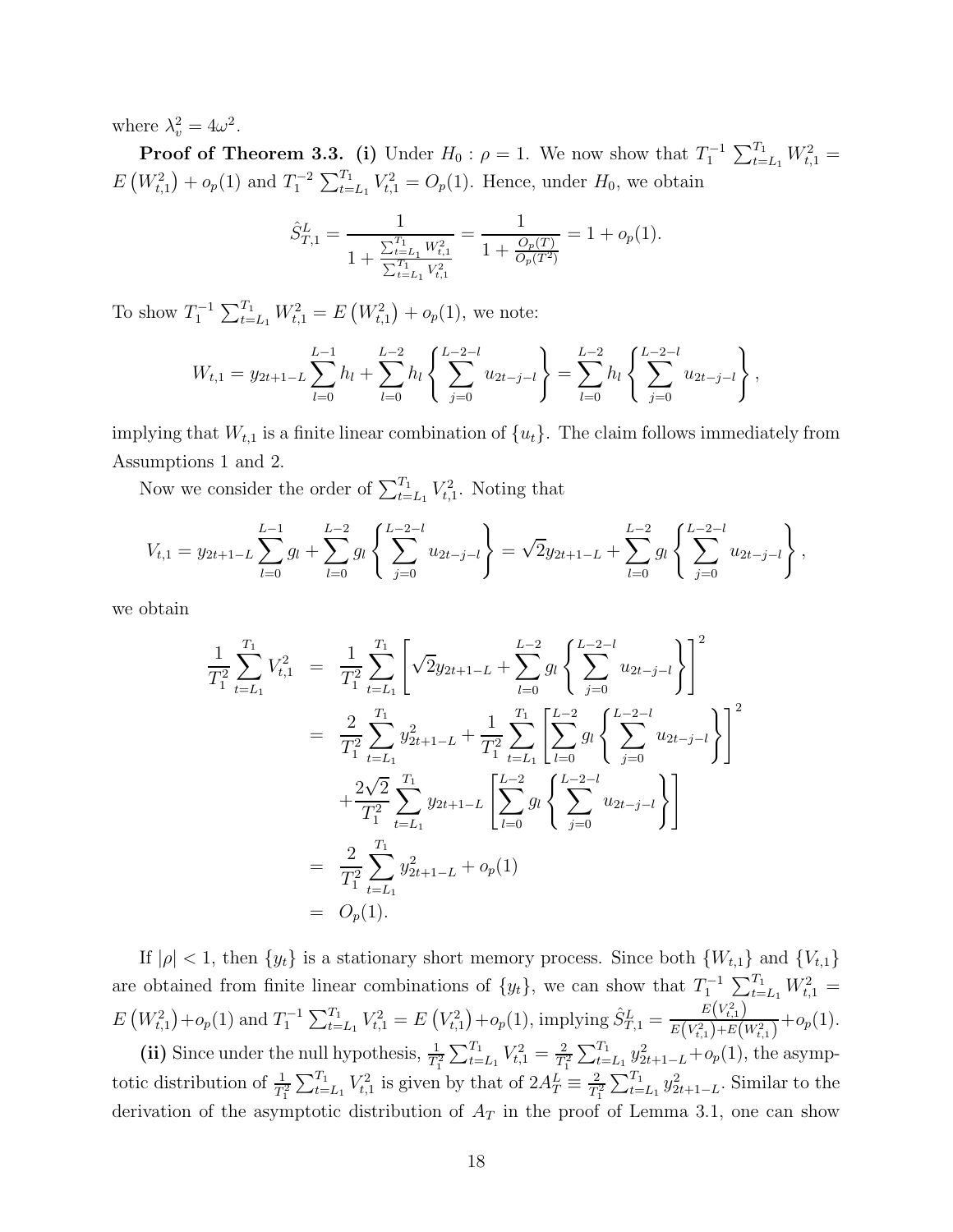that  $T_1^{-2}A_T^L \implies \frac{1}{2}\lambda_v^2\int_0^1 [W(r)]^2 dr$ . On the other hand, extending the proof of Lemma 3.1, we can show that  $T_1^{-1} \sum_{t=L_1}^{T_1} W_{t,1}^2 - EW_{t,1}^2 = o_p(1)$ . Hence under the null hypothesis,

$$
T_{1}(\hat{S}_{T,1}^{L}-1) = -\frac{T_{1}^{-1}\sum_{t=L_{1}}^{T_{1}}(W_{t,1}^{2}-EW_{t,1}^{2})}{T_{1}^{-2}\left(\sum_{t=L_{1}}^{T_{1}}V_{t,1}^{2}+\sum_{t=L_{1}}^{T_{1}-1}W_{t,1}^{2}\right)} - \frac{T_{1}^{-1}(T_{1}-L_{1})EW_{t,1}^{2}}{T_{1}^{-2}\left(\sum_{t=L_{1}}^{T_{1}}V_{t,1}^{2}+\sum_{t=L_{1}}^{T_{1}}W_{t,1}^{2}\right)}
$$
  
\n
$$
= -\frac{o_{p}(1)}{\lambda_{v}^{2}\int_{0}^{1}[W(r)]^{2}dr} - \frac{EW_{t,1}^{2}}{\lambda_{v}^{2}\int_{0}^{1}[W(r)]^{2}dr}
$$
  
\n
$$
= -\frac{EW_{t,1}^{2}}{\lambda_{v}^{2}\int_{0}^{1}[W(r)]^{2}dr} + o_{p}(1).
$$

**Proof of Theorem 3.4.** (i) From Theorem 3.3 (i), we know:  $\hat{S}_{T,1}^{L} - 1 = (c_{L} - 1) + o_{p}(1)$ , where

$$
c_L - 1 = -\frac{E\left(W_{t,1}^2\right)}{E\left(W_{t,1}^2\right) + E\left(V_{t,1}^2\right)} < 0.
$$

This, together with the consistency of  $\hat{\lambda}_v^2$  and  $\hat{\nu}_{y,1}^2$ , imply:

$$
T_1^{-1} \left( FG_1^L \right) = \frac{\hat{\lambda}_v^2}{\hat{v}_{y,1}^2} \left[ \hat{S}_{T,1}^L - 1 \right] = \frac{\lambda_v}{E \left( W_{t,1}^2 \right)} \left( c_L - 1 \right) + o_p \left( 1 \right).
$$

The conclusion follows from this and the fact that  $\frac{\lambda_{\nu}}{E(W_{t,1}^2)}$   $(c_L - 1) < 0$ .

(ii) For notational simplicity, we present a detailed proof for  $L = 2$ , i.e., for  $FG_1$ . The general case follows the same arguments with more tedious notation just as Theorem 3.3 (ii) extends Theorem 3.2. Under (14),  $y_t = \exp\left(\frac{c}{7}\right)$  $\frac{c}{T}$ )  $y_{t-1} + u_t$ . Using the same arguments as in the proof of Lemma 3.1 and Lemma 1 in Phillips (1987b), we can show:

$$
\frac{1}{T_1^2} \sum_{t=1}^{T/2} y_{2t-1}^2 \implies \frac{1}{2} \lambda_v^2 \int_0^1 [J_c(r)]^2 dr \text{ and } \sum_{t=1}^{T/2} y_{2t-1} u_{2t} = O_p(T) \tag{24}
$$

where  $T_1 = T/2$ . Equations (9) and (10) imply:

$$
W_{t,1} = \frac{1}{\sqrt{2}} u_{2t} - \frac{1}{\sqrt{2}} \left[ 1 - \exp\left(\frac{c}{T}\right) \right] y_{2t-1} \text{ and } V_{t,1} = \frac{1}{\sqrt{2}} \left[ 1 + \exp\left(\frac{c}{T}\right) \right] y_{2t-1} + \frac{1}{\sqrt{2}} u_{2t}.
$$

Thus,

$$
2\sum_{t=1}^{T/2} W_{t,1}^2 = \sum_{t=1}^{T/2} u_{2t}^2 + \sum_{t=1}^{T/2} \left[ 1 - \exp\left(\frac{c}{T}\right) \right]^2 y_{2t-1}^2 - 2\sum_{t=1}^{T/2} u_{2t} \left[ 1 - \exp\left(\frac{c}{T}\right) \right] y_{2t-1}
$$
  
 
$$
\sim \sum_{t=1}^{T/2} u_{2t}^2 + \frac{c^2}{T^2} \sum_{t=1}^{T/2} y_{2t-1}^2 + 2\frac{c}{T} \sum_{t=1}^{T/2} u_{2t} y_{2t-1}
$$
  
\n
$$
= \sum_{t=1}^{T/2} u_{2t}^2 + O_p(1),
$$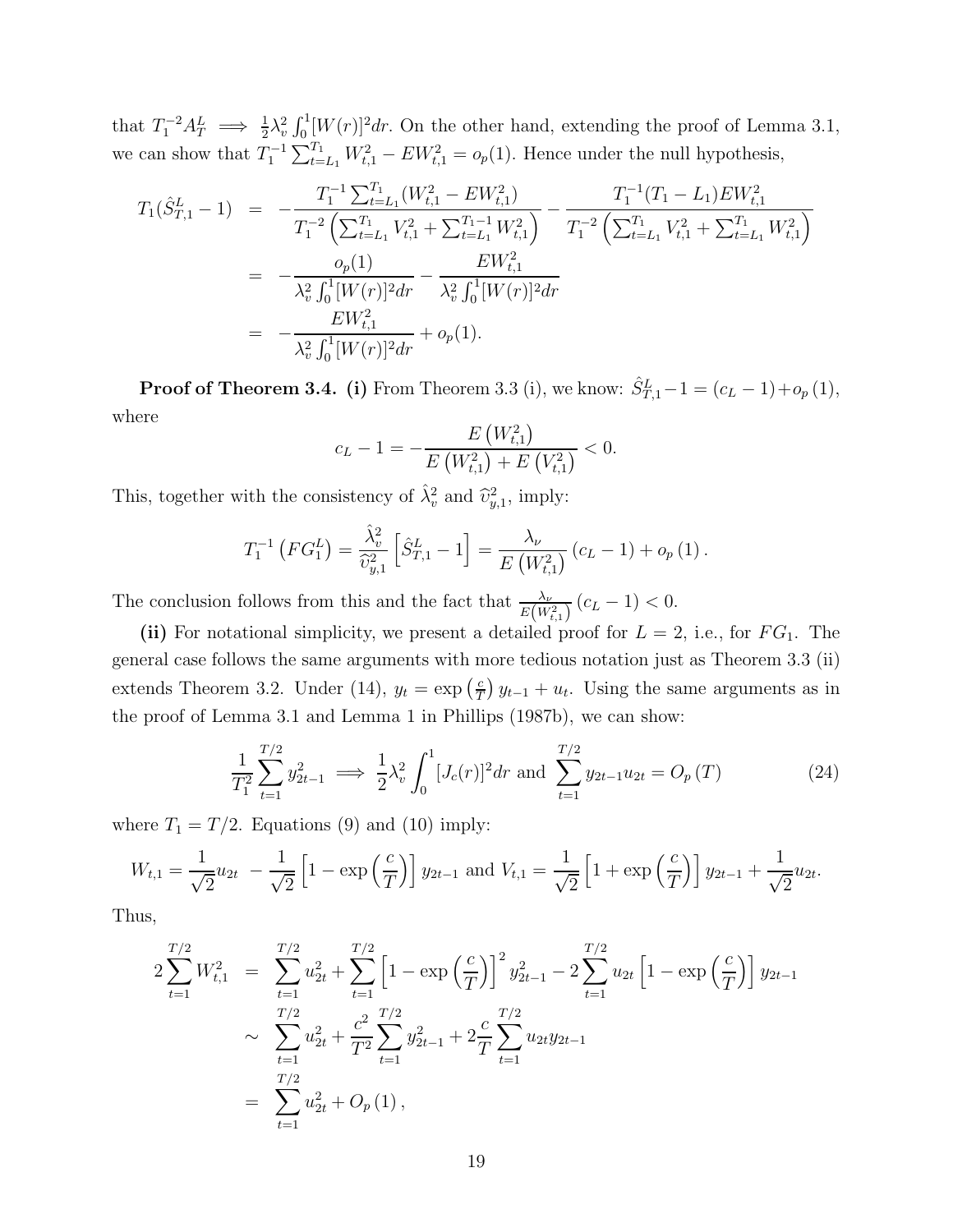where we have used:  $\exp\left(\frac{c}{7}\right)$  $(\frac{c}{T}) \sim 1 + \frac{c}{T}$  and (24). Similarly, we obtain:

$$
2\sum_{t=1}^{T/2} V_{t,1}^2 = \sum_{t=1}^{T/2} u_{2t}^2 + \sum_{t=1}^{T/2} \left[ 1 + \exp\left(\frac{c}{T}\right) \right]^2 y_{2t-1}^2 - 2\sum_{t=1}^{T/2} u_{2t} \left[ 1 + \exp\left(\frac{c}{T}\right) \right] y_{2t-1}
$$
  

$$
\sim \sum_{t=1}^{T/2} u_{2t}^2 + \sum_{t=1}^{T/2} \left[ 2 + \frac{c}{T} \right]^2 y_{2t-1}^2 - 2\sum_{t=1}^{T/2} u_{2t} \left[ 2 + \frac{c}{T} \right] y_{2t-1}
$$
  

$$
= \sum_{t=1}^{T/2} u_{2t}^2 + 4\sum_{t=1}^{T/2} y_{2t-1}^2 + O_p(T).
$$

So, under (14), we have:

$$
\hat{S}_{T,1} - 1 = -\frac{\sum_{t=1}^{T/2} W_{t,1}^2}{\sum_{t=1}^{T/2} V_{t,1}^2 + \sum_{t=1}^{T/2} W_{t,1}^2} = \frac{\sum_{t=1}^{T/2} u_{2t}^2 + O_p(1)}{4 \sum_{t=1}^{T/2} y_{2t-1}^2 + O_p(T) + 2 \sum_{t=1}^{T/2} u_{2t}^2 + O_p(1)},
$$

implying:

$$
T_1(\hat{S}_{T,1} - 1) = -\frac{T_1^{-1} \sum_{t=1}^{T/2} u_{2t}^2 + o_p(1)}{4T_1^{-2} \sum_{t=1}^{T/2} y_{2t-1}^2 + o_p(1)} = -\frac{\gamma_0}{2\lambda_v^2 \int_0^1 [J_c(r)]^2 dr} + o_p(1),
$$

where we have again used  $(24)$ .

Proof of Theorem 3.5. The proofs are similar to those of Theorem 3.3 (ii) and Theorem 3.4 and are thus omitted.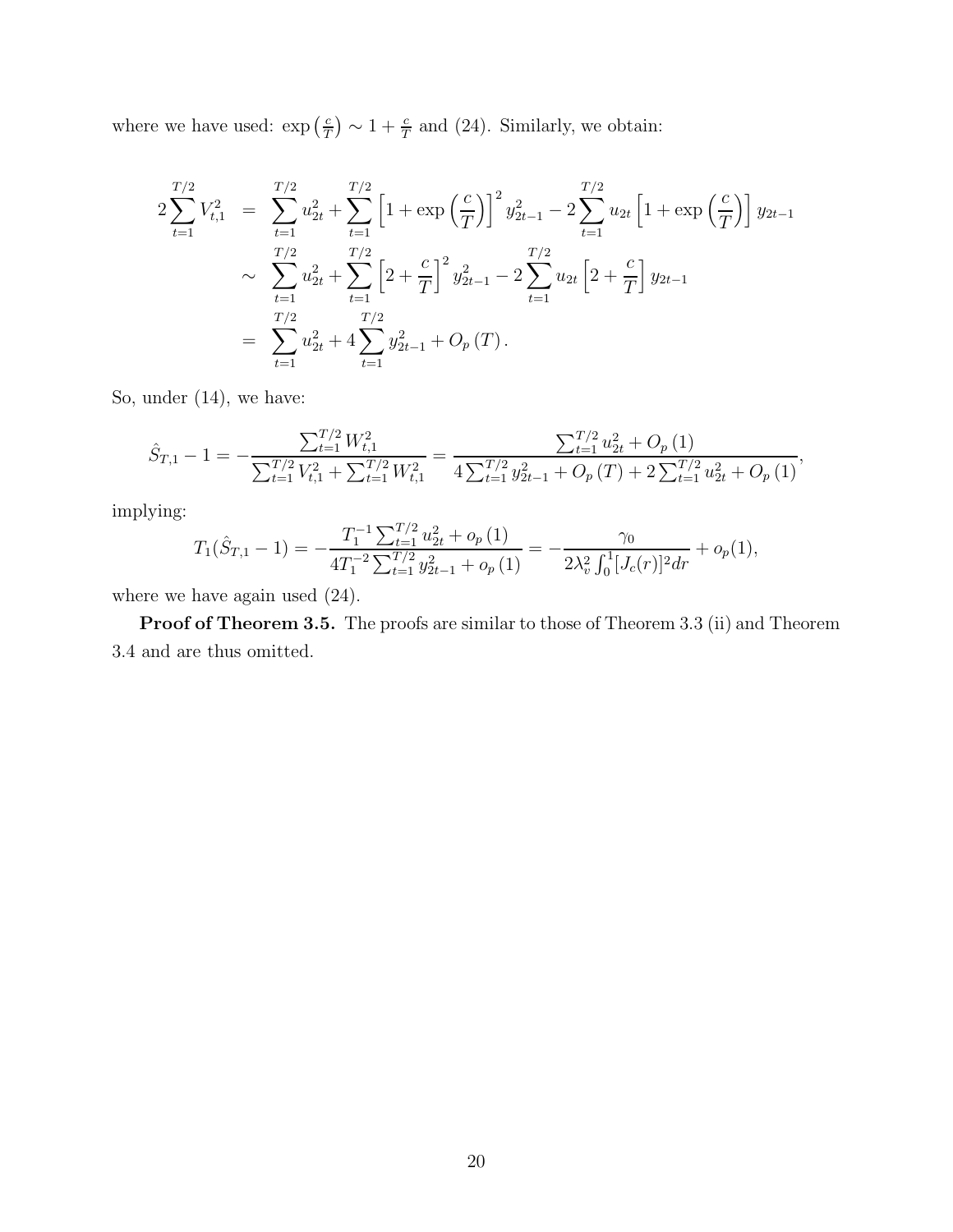| Level  |                                      |          |  |  |  |  |
|--------|--------------------------------------|----------|--|--|--|--|
| $1\%$  | 5%                                   | 10%      |  |  |  |  |
| -29.04 | $FG_1^L$<br>$-17.75$                 | -13.09   |  |  |  |  |
| -40.38 | $\widehat{S}^{LM}_{T,1}$<br>$-27.38$ | $-21.75$ |  |  |  |  |
| -50.77 | $\widehat{S}_{T,1}^{Ld}$<br>$-36.54$ | $-30.23$ |  |  |  |  |

 $FG_1^L$  is the wavelet test for no drift.  $\hat{S}_{T,1}^{LM}$  and  $\hat{S}_{T,1}^{Ld}$  are the wavelet tests for trend stationary alternatives without and with linear trends, respectively. Entries are based on one million Monte Carlo replications.

Table 1: CRITICAL VALUES OF WAVELET TESTS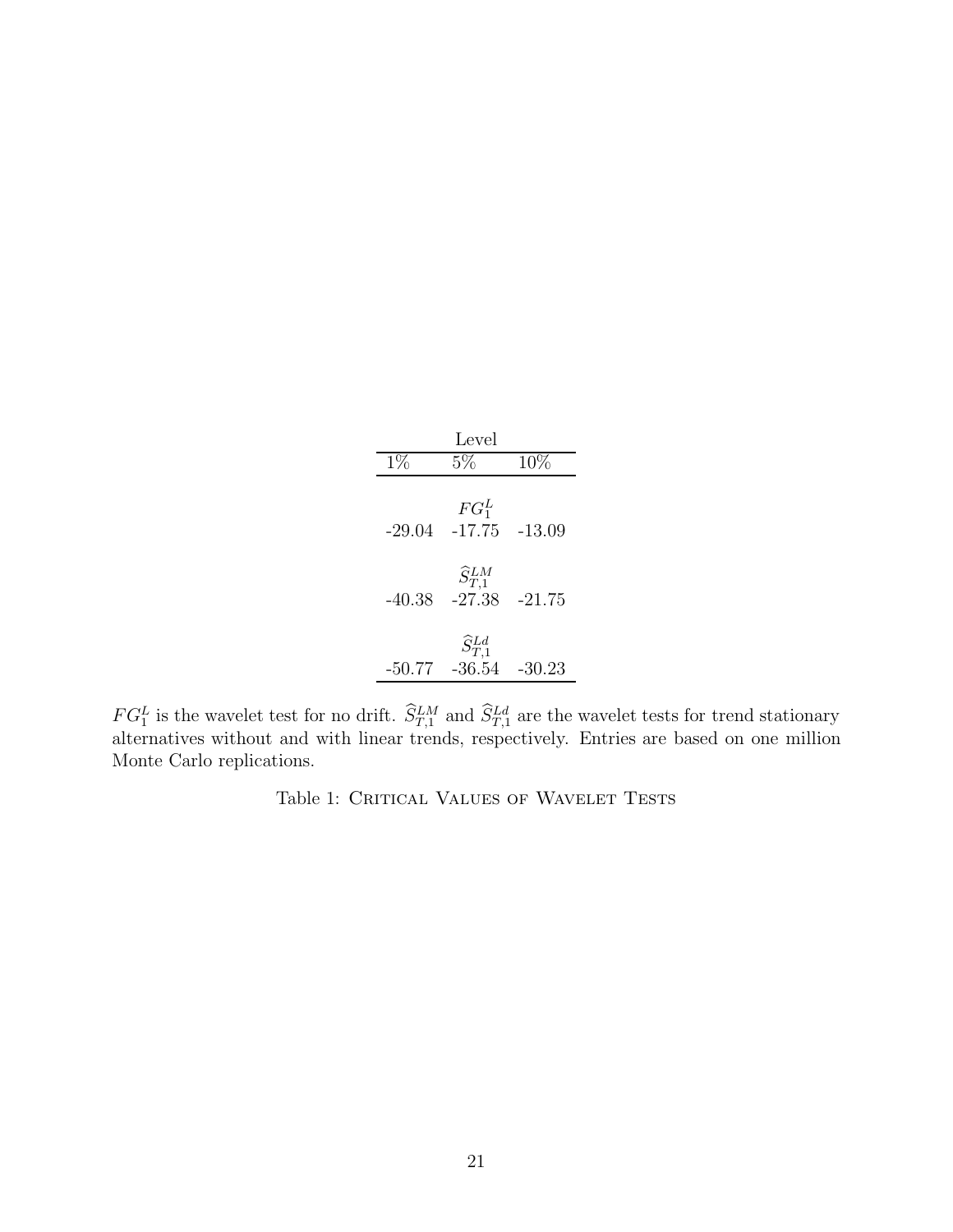| $\rho$           | $1\%$ | $5\%$                    | 10%   | $1\%$      | $5\%$            | 10%   | $1\%$ | $5\%$      | 10\%  |
|------------------|-------|--------------------------|-------|------------|------------------|-------|-------|------------|-------|
|                  |       | $\widehat{S}^{LM}_{T,1}$ |       |            | <b>ERS</b>       |       |       | <b>MPP</b> |       |
|                  |       |                          |       |            |                  |       |       |            |       |
| $\gamma = -0.80$ |       |                          |       |            |                  |       |       |            |       |
| 1.00             | 0.009 | 0.068                    | 0.119 | 0.014      | 0.047            | 0.097 | 0.011 | 0.045      | 0.099 |
| 0.99             | 0.982 | 0.997                    | 0.998 | 0.156      | 0.401            | 0.587 | 0.144 | 0.402      | 0.610 |
| 0.98             | 1.000 | 1.000                    | 1.000 | 0.451      | 0.702            | 0.827 | 0.443 | 0.704      | 0.840 |
|                  |       |                          |       |            |                  |       |       |            |       |
|                  |       |                          |       |            | $\gamma = -0.50$ |       |       |            |       |
| 1.00             | 0.006 | 0.045                    | 0.103 | 0.011      | 0.051            | 0.102 | 0.011 | 0.049      | 0.108 |
| 0.99             | 0.668 | 0.871                    | 0.937 | 0.148      | 0.396            | 0.569 | 0.141 | 0.393      | 0.592 |
| 0.98             | 0.984 | 1.000                    | 1.000 | 0.487      | 0.746            | 0.846 | 0.479 | 0.748      | 0.863 |
|                  |       |                          |       |            |                  |       |       |            |       |
|                  |       |                          |       | $\gamma =$ | 0.00             |       |       |            |       |
| 1.00             | 0.006 | 0.046                    | 0.087 | 0.013      | 0.052            | 0.099 | 0.011 | 0.052      | 0.106 |
| 0.99             | 0.153 | 0.486                    | 0.687 | 0.163      | 0.423            | 0.596 | 0.156 | 0.416      | 0.611 |
| 0.98             | 0.683 | 0.954                    | 0.991 | 0.488      | 0.741            | 0.846 | 0.495 | 0.743      | 0.855 |
|                  |       |                          |       |            |                  |       |       |            |       |
|                  |       |                          |       |            | $\gamma = 0.50$  |       |       |            |       |
| 1.00             | 0.006 | 0.038                    | 0.085 | 0.015      | 0.055            | 0.112 | 0.013 | 0.053      | 0.118 |
| 0.99             | 0.069 | 0.316                    | 0.543 | 0.168      | 0.422            | 0.605 | 0.162 | 0.417      | 0.619 |
| 0.98             | 0.374 | 0.845                    | 0.953 | 0.475      | 0.715            | 0.844 | 0.473 | 0.721      | 0.856 |
|                  |       |                          |       |            |                  |       |       |            |       |
|                  |       |                          |       | $\gamma =$ | 0.80             |       |       |            |       |
| 1.00             | 0.007 | 0.031                    | 0.056 | 0.013      | 0.048            | 0.098 | 0.011 | 0.048      | 0.097 |
| 0.99             | 0.021 | 0.189                    | 0.386 | 0.155      | 0.405            | 0.585 | 0.148 | $0.402\,$  | 0.601 |
| 0.98             | 0.198 | 0.668                    | 0.883 | 0.460      | 0.708            | 0.821 | 0.454 | 0.712      | 0.833 |

Table 2: SIZE AND POWER OF THE  $\widehat{S}_{T,1}^{LM}$  - DEMEANED SERIES WITH SERIALLY CORRELATED ERRORS The wavelet test statistic is calculated with a unit scale  $(J = 1)$  discrete wavelet transformation and with the Haar filter. The data generating process is  $y_t = \mu + y_t^s$ , where  $y_t^s = \rho y_{t-1}^s + u_t$ ,  $u_t = \gamma u_{t-1} + \epsilon_t \epsilon_t \sim \textit{iidN}(0, 1)$ ,  $\mu = 1$  and  $y_0 = 0$ . Under the null  $\rho = 1$  and under the alternative  $\rho < 1$ . The asymptotic critical values of the  $S_{T,1}^{LM}$  test are tabulated in Table 1. The bandwidth is set to 20 with the Bartlett kernel in the calculation of the long-run variance of the wavelet test. The lag length of the ERS and MPP test regressions are determined by minimizing the modified AIC with the maximum lag length of 12. All simulations are with 1,000 observations and 5,000 replications.

22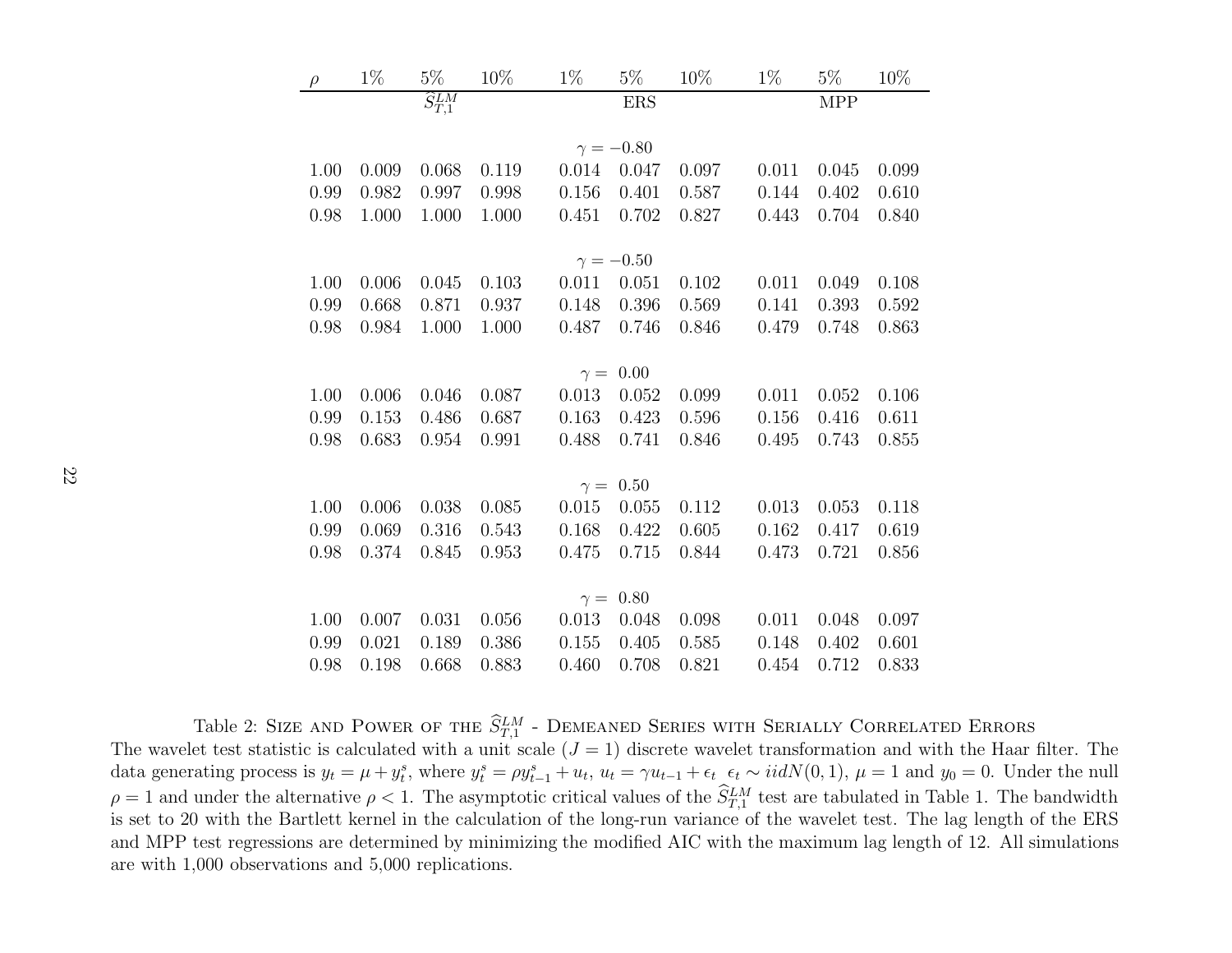| $\rho$           | $1\%$ | $5\%$                    | 10\%  | $1\%$      | $5\%$            | 10%       | $1\%$ | $5\%$      | 10%   |
|------------------|-------|--------------------------|-------|------------|------------------|-----------|-------|------------|-------|
|                  |       | $\widehat{S}^{Ld}_{T,1}$ |       |            | <b>ERS</b>       |           |       | <b>MPP</b> |       |
|                  |       |                          |       |            |                  |           |       |            |       |
| $\gamma = -0.80$ |       |                          |       |            |                  |           |       |            |       |
| 1.00             | 0.002 | 0.054                    | 0.124 | 0.014      | 0.047            | 0.095     | 0.012 | 0.047      | 0.098 |
| 0.99             | 1.000 | 1.000                    | 1.000 | 0.141      | 0.379            | 0.565     | 0.123 | 0.374      | 0.582 |
| 0.98             | 1.000 | 1.000                    | 1.000 | 0.410      | 0.679            | 0.810     | 0.406 | 0.684      | 0.828 |
|                  |       |                          |       |            |                  |           |       |            |       |
|                  |       |                          |       |            | $\gamma = -0.50$ |           |       |            |       |
| 1.00             | 0.002 | 0.056                    | 0.121 | 0.012      | 0.053            | 0.101     | 0.011 | 0.049      | 0.103 |
| 0.99             | 0.854 | 0.963                    | 0.984 | 0.154      | 0.415            | 0.586     | 0.151 | 0.411      | 0.602 |
| 0.98             | 0.996 | 0.999                    | 0.999 | 0.467      | 0.714            | 0.825     | 0.471 | 0.721      | 0.836 |
|                  |       |                          |       |            |                  |           |       |            |       |
|                  |       |                          |       | $\gamma =$ | 0.00             |           |       |            |       |
| 1.00             | 0.001 | 0.054                    | 0.112 | 0.010      | 0.052            | 0.103     | 0.008 | 0.053      | 0.103 |
| 0.99             | 0.152 | 0.496                    | 0.697 | 0.152      | 0.412            | $0.571\,$ | 0.141 | 0.406      | 0.587 |
| 0.98             | 0.580 | 0.895                    | 0.971 | 0.474      | 0.717            | 0.824     | 0.473 | 0.719      | 0.835 |
|                  |       |                          |       |            |                  |           |       |            |       |
| $\gamma = 0.50$  |       |                          |       |            |                  |           |       |            |       |
| 1.00             | 0.001 | 0.048                    | 0.112 | 0.007      | 0.049            | 0.092     | 0.007 | 0.048      | 0.094 |
| 0.99             | 0.014 | 0.226                    | 0.480 | 0.173      | 0.427            | 0.580     | 0.162 | 0.420      | 0.593 |
| 0.98             | 0.090 | 0.583                    | 0.810 | 0.470      | 0.716            | 0.828     | 0.467 | 0.719      | 0.839 |
|                  |       |                          |       |            |                  |           |       |            |       |
|                  |       |                          |       | $\gamma =$ | 0.80             |           |       |            |       |
| 1.00             | 0.001 | 0.040                    | 0.110 | 0.016      | 0.049            | 0.103     | 0.015 | 0.048      | 0.108 |
| 0.99             | 0.011 | 0.174                    | 0.372 | 0.139      | 0.386            | 0.583     | 0.133 | 0.382      | 0.577 |
| 0.98             | 0.051 | 0.449                    | 0.729 | 0.452      | 0.694            | 0.806     | 0.449 | 0.693      | 0.819 |

Table 3: SIZE AND POWER OF THE  $\widehat{S}_{T,1}^{Ld}$  - GLS DETRENDED SERIES WITH SERIALLY CORRELATED ERRORS The wavelet test statistic is calculated with a unit scale  $(J = 1)$  discrete wavelet transformation and with the Haar filter. The data generating process is  $y_t = \mu + \alpha t + y_t^s$ , where  $y_t^s = \rho y_{t-1}^s + u_t$ ,  $u_t = \gamma u_{t-1} + \epsilon_t \ \epsilon_t \sim \text{iidN}(0, 1)$ ,  $\mu = 1$ ,  $\alpha = 0.001$  and  $y_0 = 0$ . Under the null  $\rho = 1$  and under the alternative  $\rho < 1$ . The asymptotic critical values of the  $S_{T,1}^{Ld}$  test are tabulated in Table 1. The bandwidth is set to 50 with the Bartlett kernel in the calculation of the long-run variance of the wavelet test. The lag length of the ERS and MPP test regressions are determined by minimizing the modified AIC with the maximum lag length of 12. All simulations are with 1,000 observations and 5,000 replications.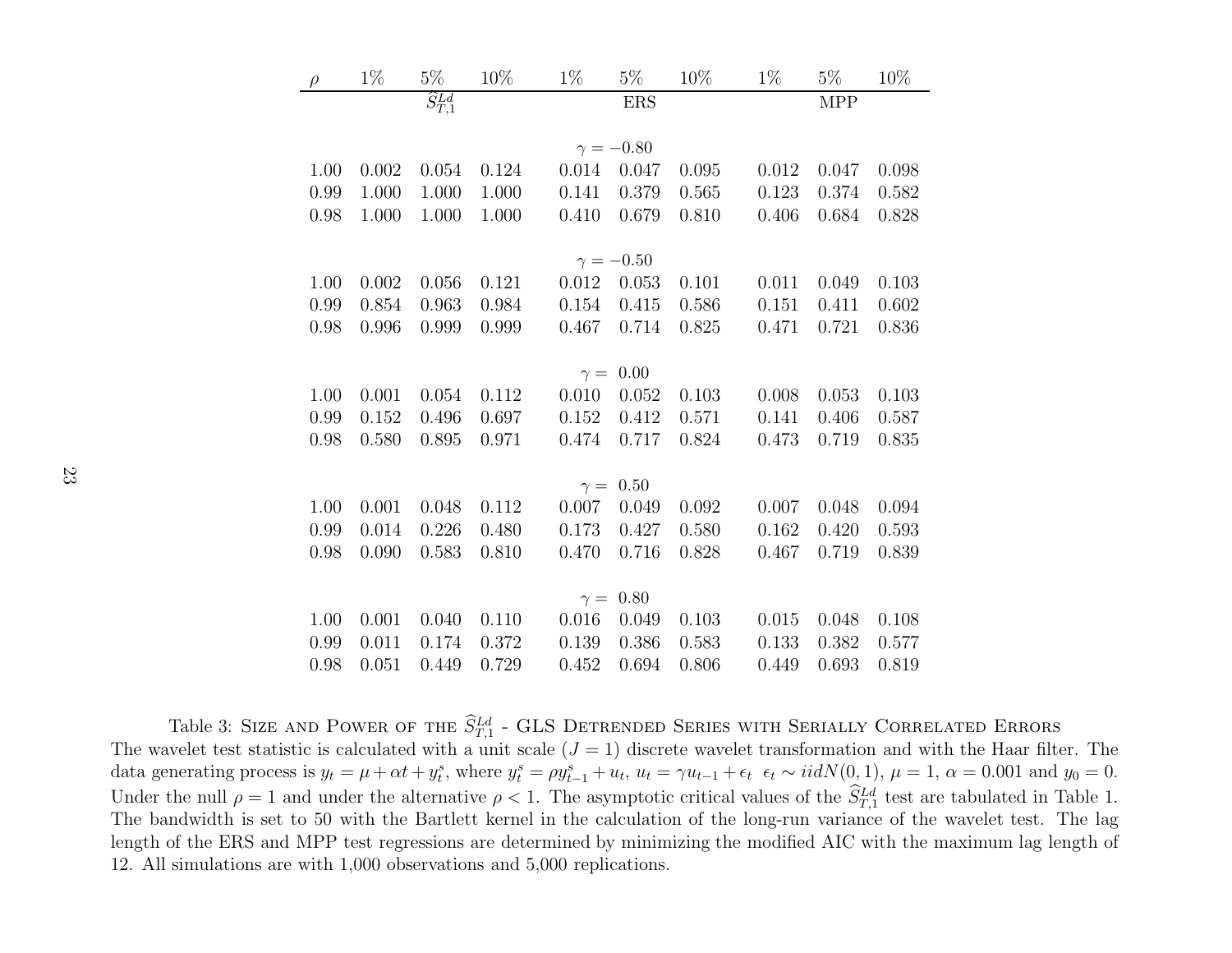



The energy decomposition of a white noise process through a six level discrete wavelet decomposition (DWT) with 1024 observations. (a) "Data" represents the total energy of the data which is normalized at one. wi,  $i = 1, \ldots, 6$  represents the percentage energy of the wavelet coefficients. v6 is the percentage energy of the scale coefficients. The energies of the wavelet and scaling coefficients are equal to the sum of the energy of the data. The energy is the highest at the highest frequency wavelet coefficient (w1) and declines gradually towards the lowest frequency wavelet coefficient (w6). The percentage energy of the scaling coefficient (v6) is zero. (b) This figure compares the proportional energy of the data to the proportional energy of all coefficients. The number of coefficients needed is equal to the number of data points to account for the total energy of the data. The horizontal axis is on natural logarithmic scale.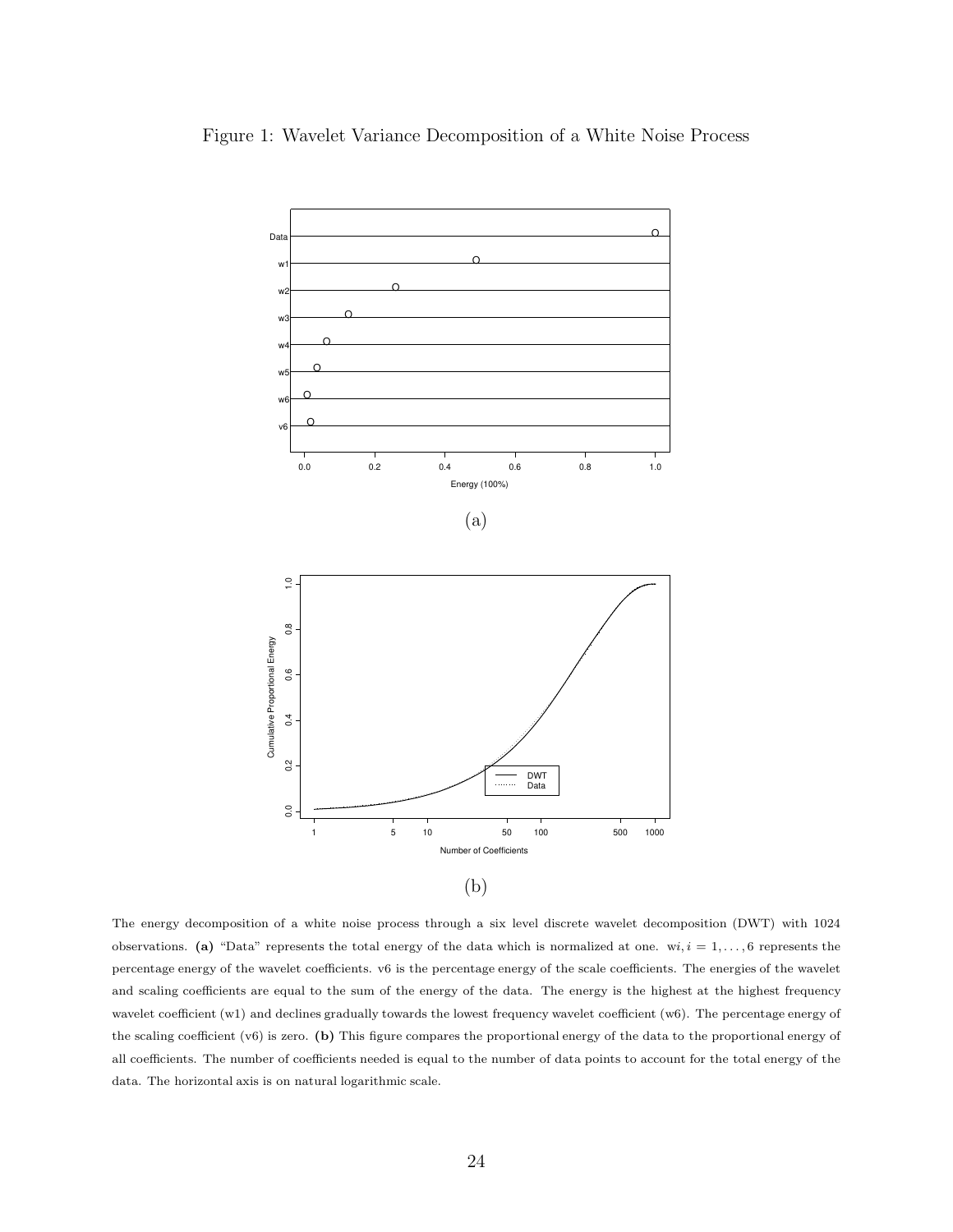



The energy decomposition of a unit root process through a six level discrete wavelet decomposition (DWT) with 1024 observations. (a) "Data" represents the total energy of the data which is normalized at one. wi,  $i = 1, \ldots, 6$  represents the percentage energy of wavelet coefficients. v6 is the percentage energy of the scaling coefficients. The energies of the wavelet and scaling coefficients are equal to the sum of the energy of the data. The energy is the highest for the scaling coefficients and close to zero for wavelet coefficients. The percentage energy of the scaling coefficients  $(v6)$  is close to the energy of the data. (b) This figure compares the proportional energy of the data to the proportional energy of all coefficients. The number of coefficients needed equals 41 (41/1024 =  $4\%$ ) of the total number of coefficients to account for the total energy of the data. The horizontal axis is on natural logarithmic scale.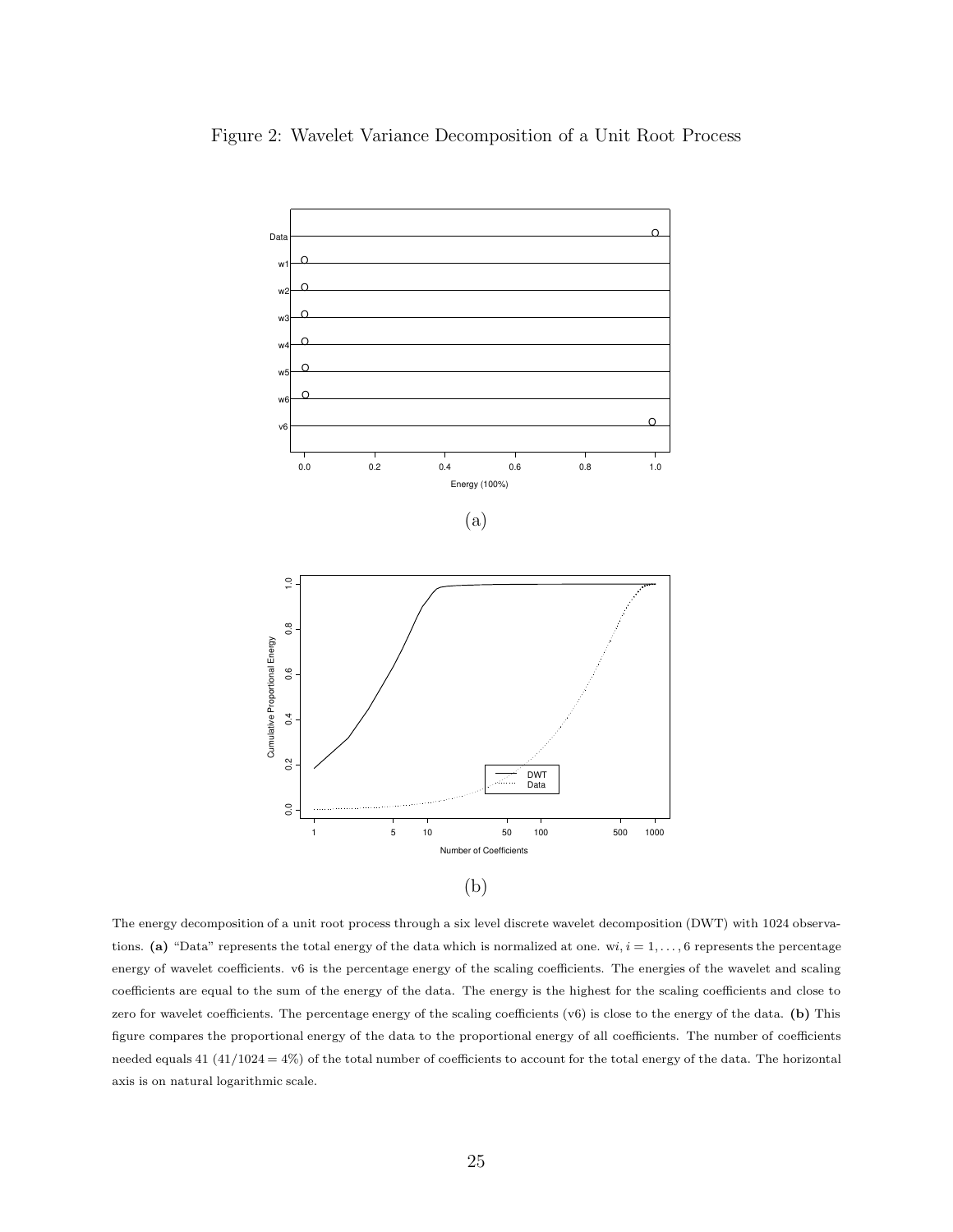### References

- Andrews, D. W. K. (1991). Heteroskedasticity and autocorrelation consistent covariance matrix estimation. *Econometrica*, 59, 817–858.
- Berkes, I., Hormann, S., and Horvath, L. (2008). The functional central limit theorem for a family of garch observations with applications. *Statistics & Probability Letters*, 78, 2725–2730.
- Bhargava, A. (1986). On the theory of testing for unit roots in observed time series. *Review of Economic Studies*, 53, 369–384.
- Cai, Y. and Shintani, M. (2006). On the alternative long-run variance ratio test for a unit root. *Econometric Theory*, 22, 347–372.
- Chan, N. H. and Wei, C. Z. (1987). Asymptotic inference for nearly nonstationary  $AR(1)$ processes. *Annals of Statistics*, 15, 1050–1063.
- Choi, I. and Phillips, P. C. B. (1993). Testing for a unit root by frequency domain regression. *Journal of Econometrics*, 59, 263–286.
- Coifman, R. R. and Donoho, D. L. (1995). Translation invariant denoising. *Wavelets and Statistics, ed. A. Antoniadis and G. Oppenheim, Vol. 103, New York, Springer-Verlag*, pages 125–150.
- Daubechies, I. (1992). *Ten Lectures on Wavelets*, volume 61 of *CBMS-NSF Regional Conference Series in Applied Mathematics*. SIAM, Philadelphia.
- Davidson, R., Labys, W. C., and Lesourd, J.-B. (1998). Walvelet analysis of commodity price behavior. *Computational Economics*, 11, 103–128.
- Dickey, D. A. and Fuller, W. A. (1979). Distributions of the estimators for autoregressive time series with a unit root. *Journal of American Statistical Association*, 74, 427–431.
- Duchesne, P. (2006a). On testing for serial correlation with a wavelet-based spectral density estimator in multivariate time series. *Econometric Theory*, 22, 633–676.
- Duchesne, P. (2006b). Testing for multivariate autoregressive conditional heteroskedasticity using wavelets. *Computational Statistics & Data Analysis*, 51, 2142–2163.
- Dufour, J. M. and King, M. (1991). Optimal invariant tests for the autocorrelation coefficient in linear regressions with stationary and nonstationary errors. *Journal of Econometrics*, 47, 115–143.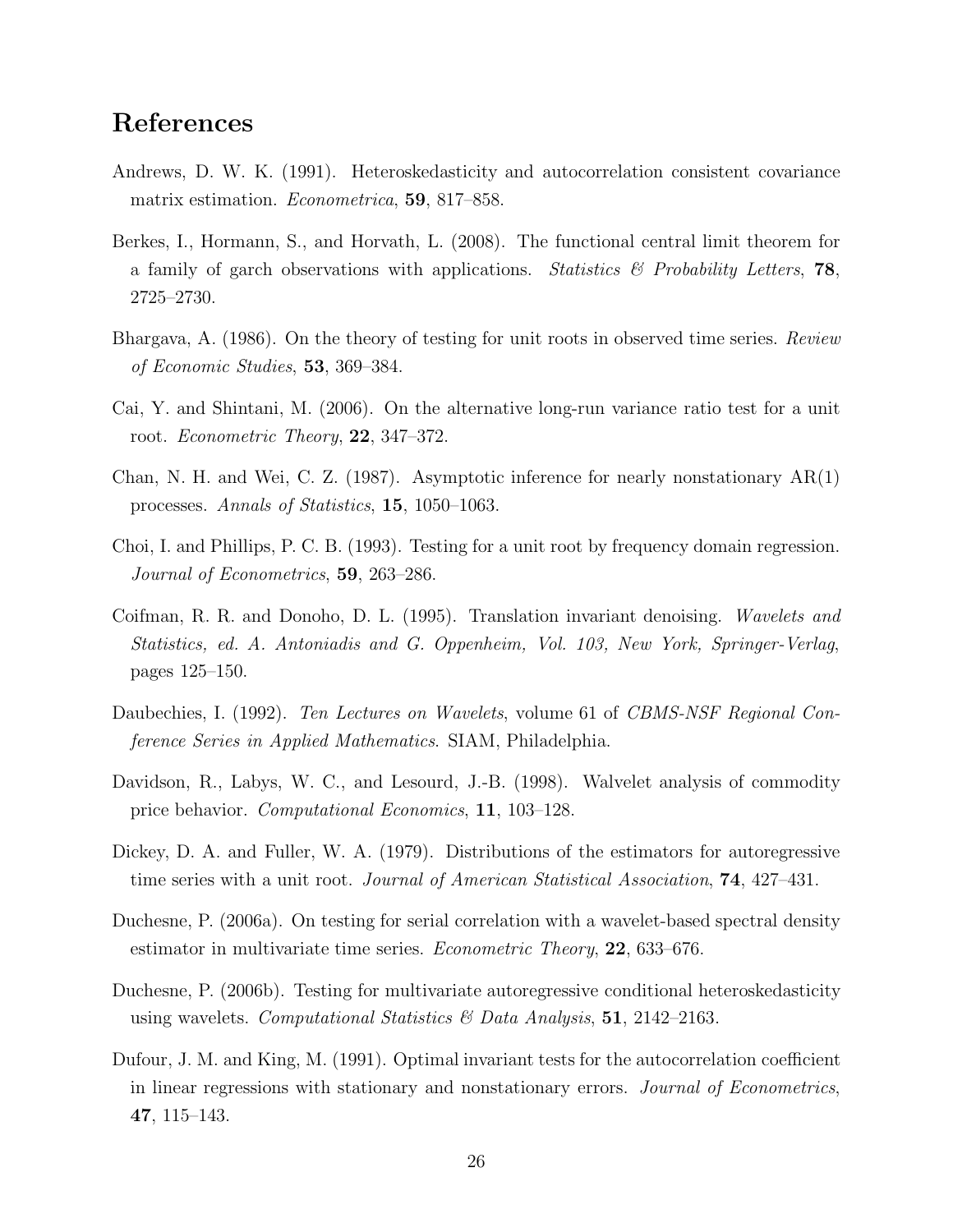- Elliott, G., Rothenberg, T. J., and Stock, J. H. (1996). Efficient tests for an autoregressive unit root. *Econometrica*, 64, 813–836.
- Fan, Y. (2003). On the approximate decorrelation property of the discrete wavelet transform for fractionally differenced processes. *IEEE Transactions on Information Theory*, 49, 516– 521.
- Fan, Y. and Whitcher, B. (2003). A wavelet solution to the spurious regression of fractionally differenced processes. *Applied Stochastic Models in Business and Industry*, 19, 171–183.
- Gençay, R., Selçuk, F., and Whitcher, B. (2001). An Introduction to Wavelets and Other *Filtering Methods in Finance and Economics*. Academic Press, San Diego.
- Gençay, R., Selçuk, F., and Whitcher, B. (2003). Systematic risk and time scales. *Quantitative Finance*, 3, 108–116.
- Gençay, R., Selçuk, F., and Whitcher, B. (2005). Multiscale systematic risk. *Journal of International Money and Finance*, 24, 55–70.
- Granger, C. W. J. (1966). The typical spectral shape of an economic variable. *Econometrica*, 34, 150–161.
- Hamilton, J. D. (1994). *Time Series Analysis*. Princeton University Press, Princeton, New Jersey.
- Hong, Y. (2000). Wavelet-based estimation for heteroskedasticity and autocorrelation consistent variance-covariance matrices. Technical report, Department of Economics and Department of Statistical Science, Cornell University.
- Hong, Y. and Kao, C. (2004). Wavelet-based testing for serial correlation of unknown form in panel models. *Econometrica*, 72, 1519–1563.
- Hong, Y. and Lee, J. (2001). One-sided testing for ARCH effects using wavelets. *Econometric Theory*, 17, 1051–1081.
- Lee, J. and Hong, Y. (2001). Testing for serial correlation of unknown form using wavelet methods. *Econometric Theory*, 17, 386–423.
- MacKinnon, J. G. (2000). Computing numerical distribution functions in econometrics. *High Performance Computing Systems and Applications, ed. A. Pollard, D. Mewhort, and D. Weaver, Amsterdam, Kluwer*, pages 455–470.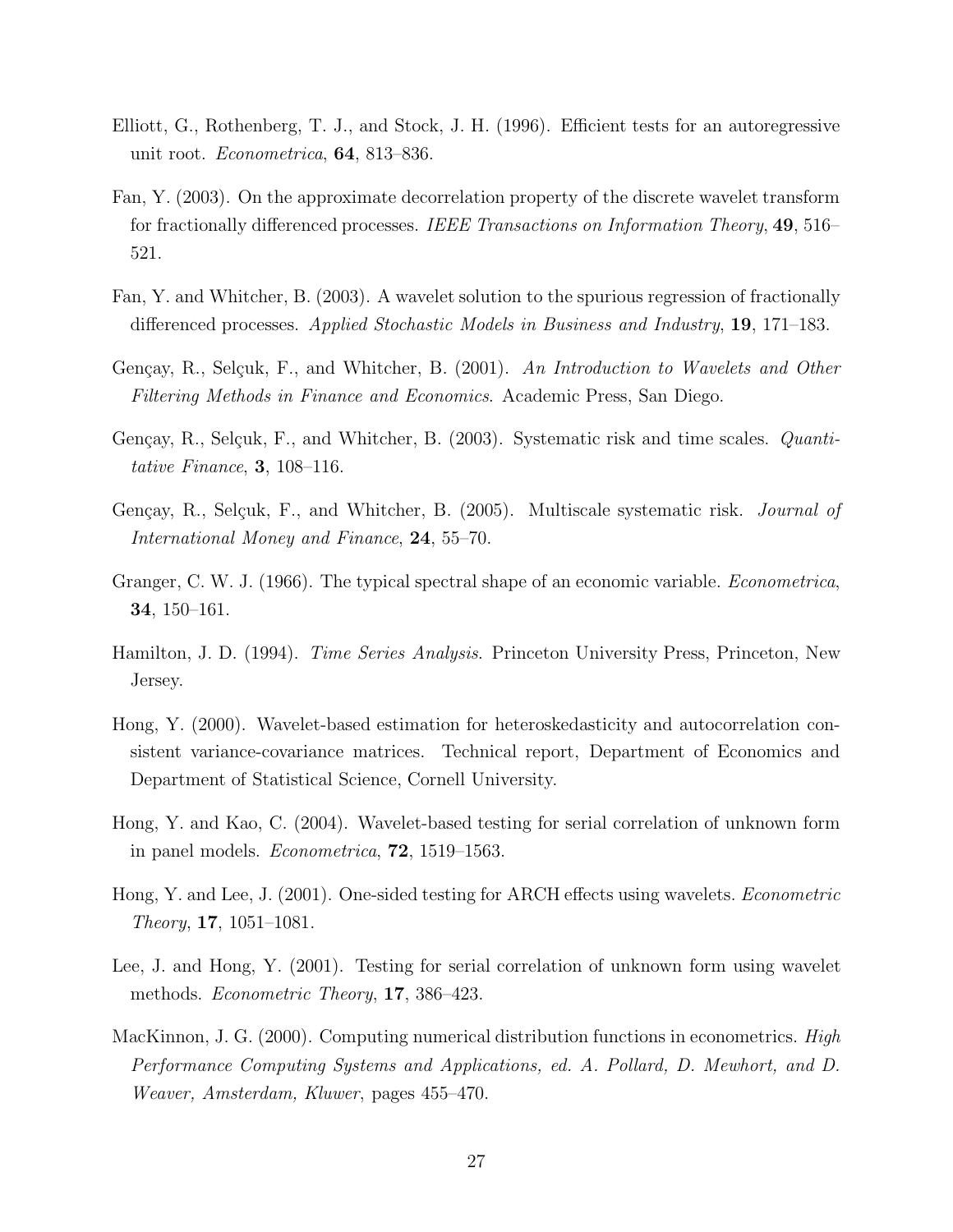- Mallat, S. (1989). A theory for multiresolution signal decomposition: The wavelet representation. *IEEE Transactions on Pattern Analysis and Machine Intelligence*, 11, 674–693.
- Mallat, S. (1998). *A Wavelet Tour of Signal Processing*. Academic Press, San Diego.
- Nason, G. P. and Silverman, B. W. (1995). The stationary wavelet transform and some statistical applications. *Wavelets and Statistics, Volume 103 of Lecture Notes in Statistics, ed. A. Antoniadis and G. Oppenheim, Springer Verlag, New York*, pages 281–300.
- Nelson, C. R. and Plosser, C. I. (1982). Trends and random walks in macroeconomic time series: Some evidence and implications. *Journal of Monetary Economics*, 10, 139–162.
- Newey, W. K. and West, K. D. (1987). A simple positive semidefinite heteroskedasticity and autocorrelation consistent covariance matrix. *Econometrica*, 55, 703–708.
- Ng, S. and Perron, P. (2001). Lag length selection and the construction of unit root tests with good size and power. *Econometrica*, 69, 1519–1554.
- Park, H. and Fuller, W. (1995). Alternative estimators and unit root tests for the autoregressive process. *Journal of Time Series Analysis*, 16, 415–429.
- Park, J. Y. and Phillips, P. C. B. (1988). Statistical inference in regressions with integrated processes: Part 1. *Econometric Theory*, 4, 468–497.
- Park, J. Y. and Phillips, P. C. B. (1989). Statistical inference in regressions with integrated processes: Part 2. *Econometric Theory*, 5, 95–131.
- Percival, D. B. (1995). On estimation of the wavelet variance. *Biometrica*, 82, 619–631.
- Percival, D. B. and Mofjeld, H. O. (1997). Analysis of subtidal coastal sea level fluctuations using wavelets. *Journal of the American Statistical Association*, 92, 868–880.
- Percival, D. B. and Walden, A. T. (2000). *Wavelet Methods for Time Series Analysis*. Cambridge Press, Cambridge.
- Phillips, P. C. B. (1986). Understanding spurious regressions in econometrics. *Journal of Econometrics*, 33, 311–340.
- Phillips, P. C. B. (1987a). Time series regression with a unit root. *Econometrica*, 55, 277–301.
- Phillips, P. C. B. (1987b). Towards a unified asymptotic theory for autoregression. *Biometrica*, 74, 535–547.